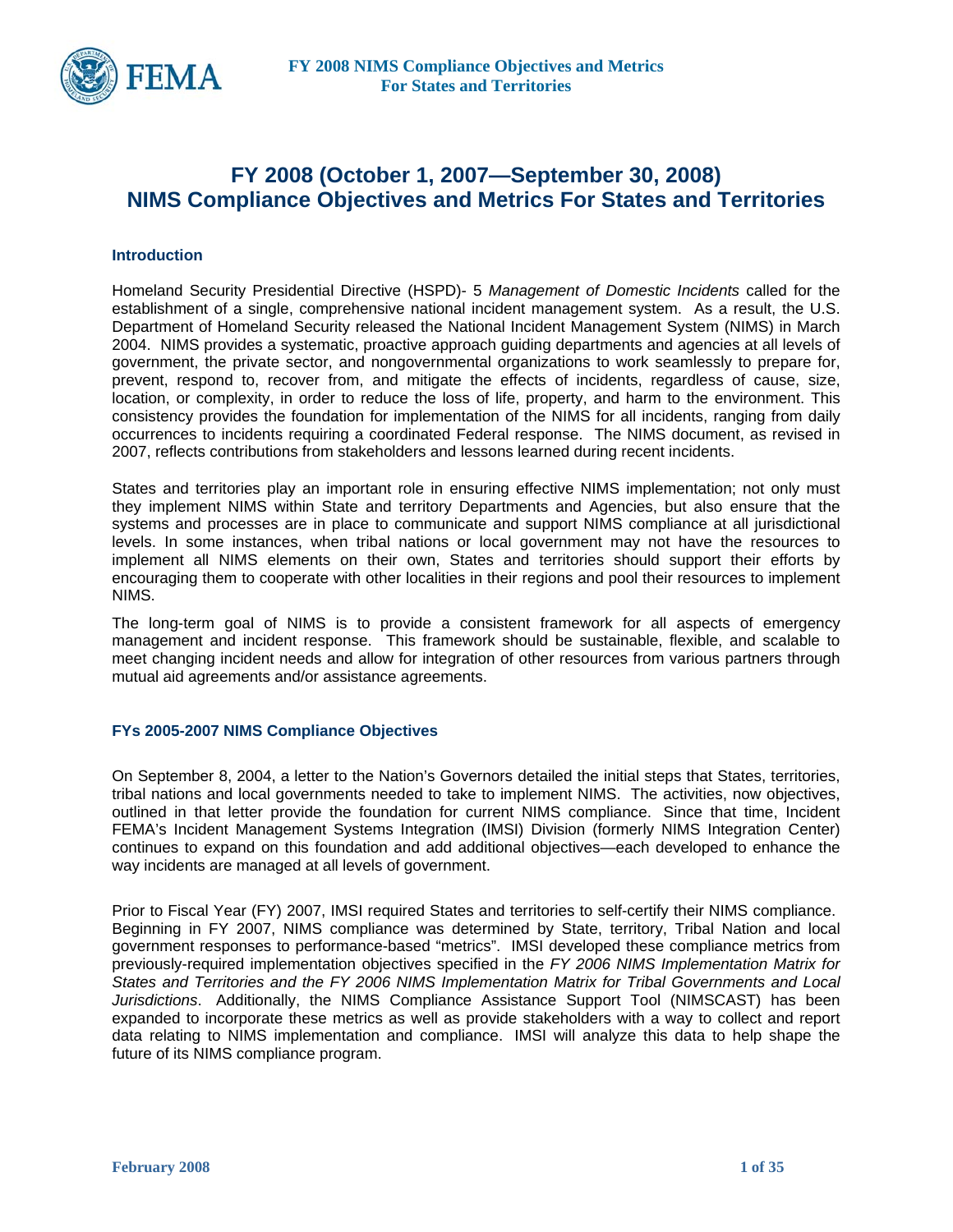

### **NIMS Compliance in FY 2008 and Beyond**

As we move into FY 2008, State, territory, Tribal Nations, and local governments will address specific NIMS Compliance Objectives, which will outline necessary actions to be accomplished in FY 2008. As with FY 2007 implementation objectives, each objective will have corresponding compliance metrics that address expected achievements for FY 2008 and out years.

The FY 2008 NIMS compliance metrics will clearly outline year-end expectations, while out-year metrics will provide actions that can be implemented in FY 2008 or addressed in the future, as appropriate. The FY 2009 compliance objective and metrics will allow stakeholders to work within their current level of NIMS implementation and compliance and move ahead in implementation objectives.

In FY 2008, there are 27 NIMS compliance objectives. Twenty-six (26) of these objectives are preexisting objectives with which States and territories must continue to comply. Only one additional compliance objective under *Resource Management*, #23, is new to States and territories in this fiscal year. One objective under *Preparedness: Training* was previously issued in FY 2007 and is a compliance objective requiring State and territorial compliance by the end of FY 2009. IMSID identifies an additional 11 FY 2009 objectives for which States and Territories, Tribal Nation, and Local government can plan. Projected FY 2009 compliance objective include:

- 1. Complete *ICS-400 Advanced ICS* training or equivalent by appropriate personnel (as identified in the Five-Year NIMS Training Plan, February 2008)
- 2. Complete Emergency Management Framework Course—Awareness Training (as identified in the Five-Year NIMS Training Plan, February 2008)
- 3. Include preparedness organizations and elected and appointed officials in the development of emergency operations plans (EOPs)
- 4. Plan for special needs populations in the development of EOPs (to include, but not limited to, individuals with limited English language proficiency; individuals with disabilities; children; the aged, etc.)
- 5. Include NGOs and the private sector in an all-hazards exercise program, when appropriate
- 6. Promote the integration of Incident Command, Multiagency Coordination System, and Public Information into appropriate exercises and evaluate against associated target capabilities (refer to HSEEP Volume III and the Exercise Evaluation Guides)
- 7. Institute procedures and protocols for operational and information security during an incident/planned event
- 8. Institute multidisciplinary and/or multi-jurisdictional procedures and protocols for standardization of data collection and analysis to utilize or share information during an incident/planned event
- 9. Develop procedures and protocols for communications (to include voice, data, access to geospatial information, Internet/Web use, and data encryption), where applicable, to utilize or share information during an incident/planned event
- 10. Institute policies, plans, procedures and protocols to prevent spontaneous deployment of resources/personnel and/or responding to a request that bypassed official resource coordination processes (i.e., resources requested through improper channels)
- 11. Institute mechanisms to deploy, track, recover, demobilize, and to provide reimbursement for resources utilized during response and recovery
- 12. Utilize access control measures during an incident, as appropriate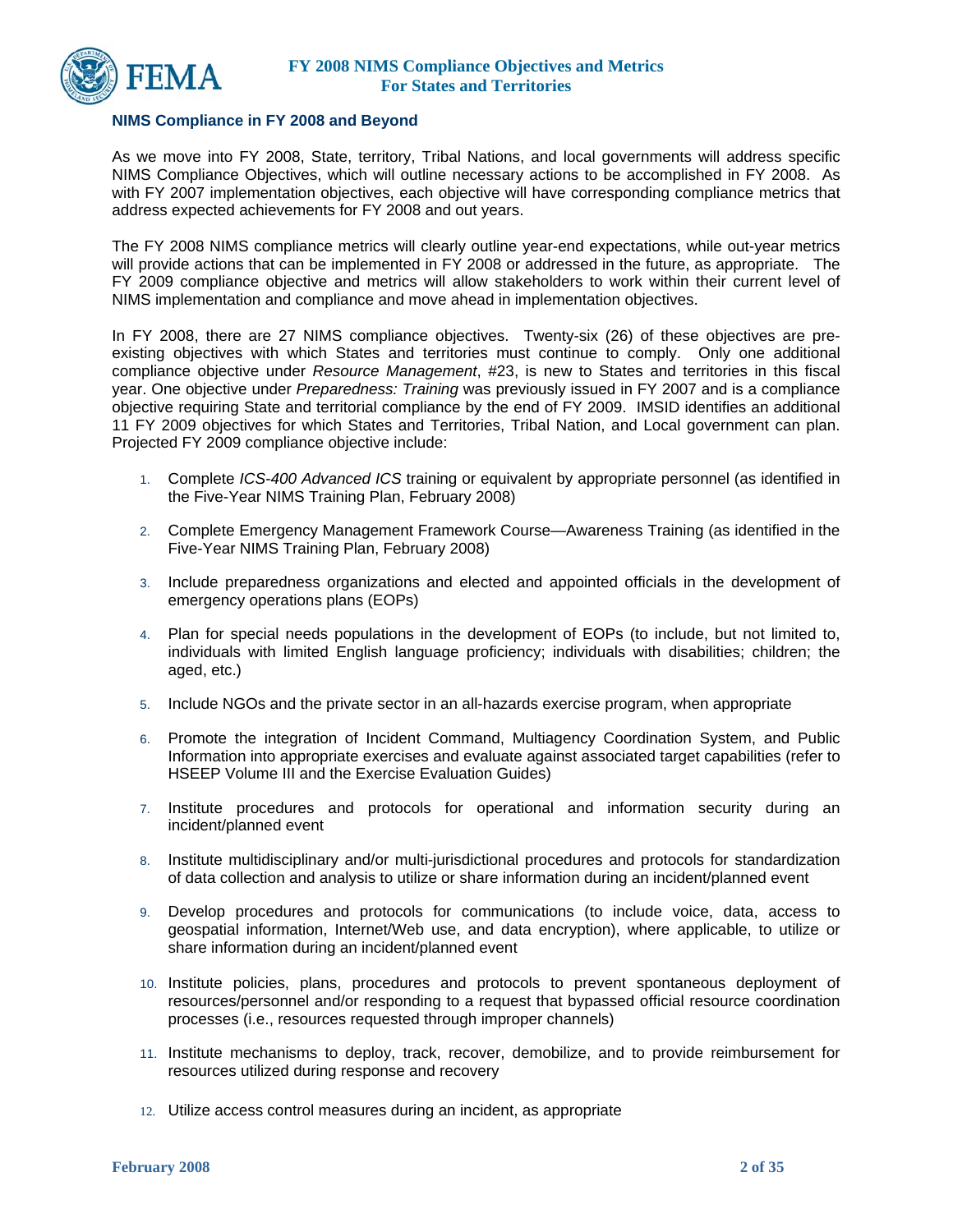

Although released in FY 2008, States and territories, Tribal Nations, and local governments are not required to achieve these projected compliance objectives before the end of FY 2009. Additionally, these 12 NIMS Compliance Objectives may not represent the total number of objectives designed with which States and territories will have to comply in FY 2009.

Below is a breakdown of the FY 2008 NIMS compliance objectives described above. It illustrates the number of NIMS Compliance Objectives required of States and Territories, Tribal Nations, and Local Governments:

| <b>Objectives</b>                      | <b>States and</b><br><b>Territories</b> | <b>Tribal Nations</b> | Local<br><b>Governments</b> |
|----------------------------------------|-----------------------------------------|-----------------------|-----------------------------|
| <b>Required in FY 2008</b>             | 26                                      | 25                    | 24                          |
| New and Required in FY 2008            |                                         |                       |                             |
| <b>Required (Projected) in FY 2009</b> | $12 \,$                                 | 12                    | 12                          |
| Total                                  | 39                                      | 38                    |                             |

Beginning on pages 10-13, States and Territories can see the compliance objectives that have been issued for FYs 2005-2008 and their respective metrics. Full compliance metrics are available on pages 14-32.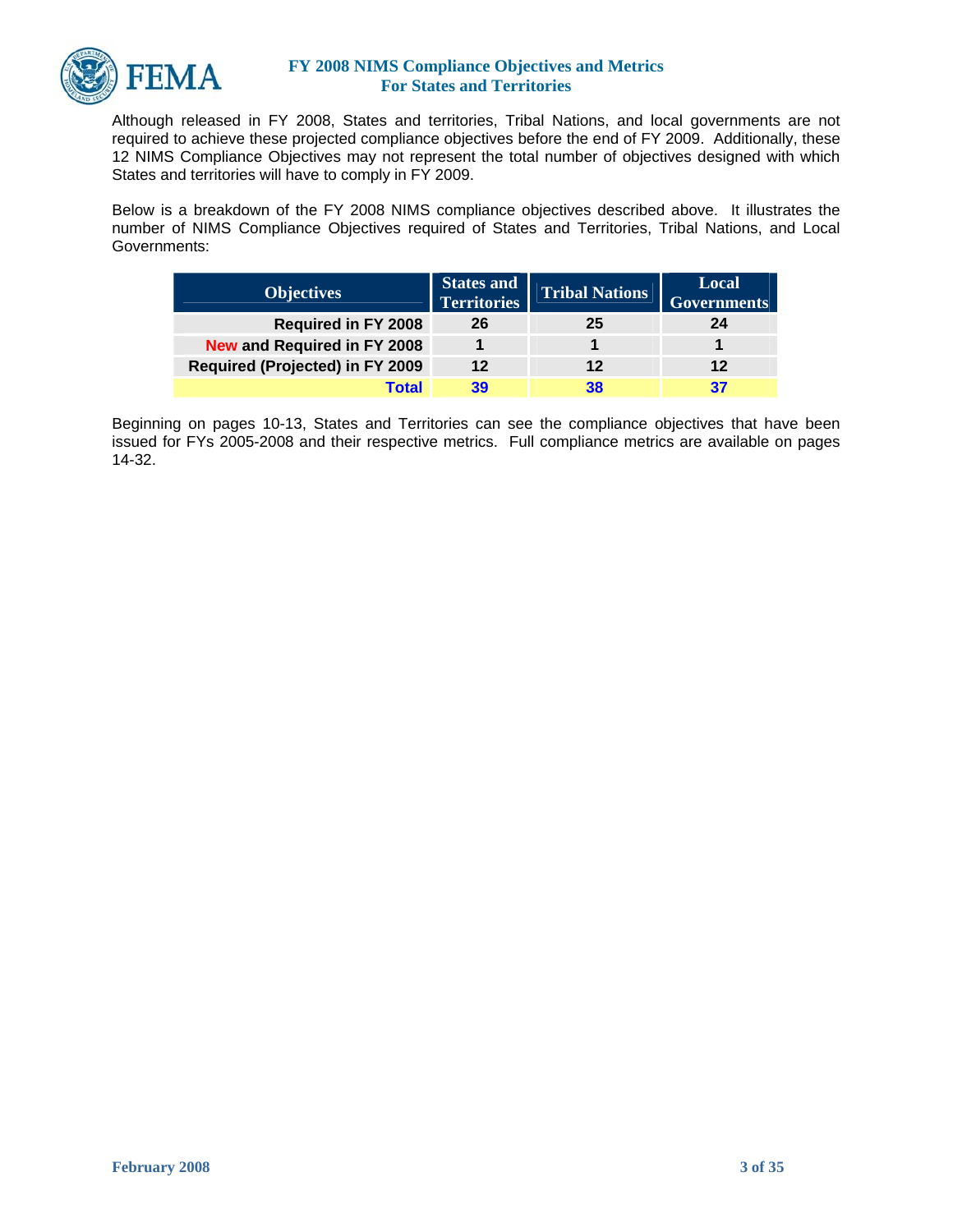

# **NIMS Compliance Objectives**

The seven charts to follow (pages 4-7) breakdown the FY 2008 NIMS Compliance Objectives by NIMS component and demonstrate how they pertain to States and Territories, Tribal Nations, and local governments.

|    | FY 2008 NIMS Compliance Objectives                                                                                                                                                                                                                                                                         | State/<br><b>Territory</b> | <b>Tribal</b><br><b>Nations</b> | Local<br>Govts. |
|----|------------------------------------------------------------------------------------------------------------------------------------------------------------------------------------------------------------------------------------------------------------------------------------------------------------|----------------------------|---------------------------------|-----------------|
|    | <b>Adoption</b>                                                                                                                                                                                                                                                                                            |                            |                                 |                 |
| 1. | Adopt NIMS for all Departments/Agencies; as well as promote and encourage<br>NIMS adoption by associations, utilities, nongovernmental organizations (NGOs)<br>and private sector emergency management and incident response<br>organizations.                                                             |                            |                                 |                 |
| 2. | Establish and maintain a planning process to communicate, monitor and<br>implement all NIMS requirements across the State/Territory/Tribal Nation<br>(including Departments/Agencies), including local governments.  This process<br>must provide a means for measuring progress and facilitate reporting. |                            |                                 | N/A             |
| 3. | Designate and maintain a single point of contact within government to serve as<br>principal coordinator for NIMS implementation jurisdiction-wide (to include a<br>principal coordinator for NIMS implementation within each Department/Agency.                                                            |                            |                                 |                 |
| 4. | Ensure that Federal Preparedness Awards [to include, but not limited to, DHS<br>Homeland Security Grant Program and Urban Area Security Initiative Funds] to<br>State/Territorial/Tribal/local Departments/Agencies support all required NIMS<br>Compliance Objectives.                                    |                            |                                 |                 |
| 5. | Audit agencies and review organizations should routinely include NIMS<br>compliance requirements in all audits associated with Federal Preparedness<br>Awards.                                                                                                                                             |                            |                                 |                 |
| 6. | Assist Tribal Nations with formal adoption and implementation of NIMS.                                                                                                                                                                                                                                     |                            | N/A                             | N/A             |
|    | <b>Total Number of Adoption Objectives</b>                                                                                                                                                                                                                                                                 | 6                          | $5\overline{5}$                 |                 |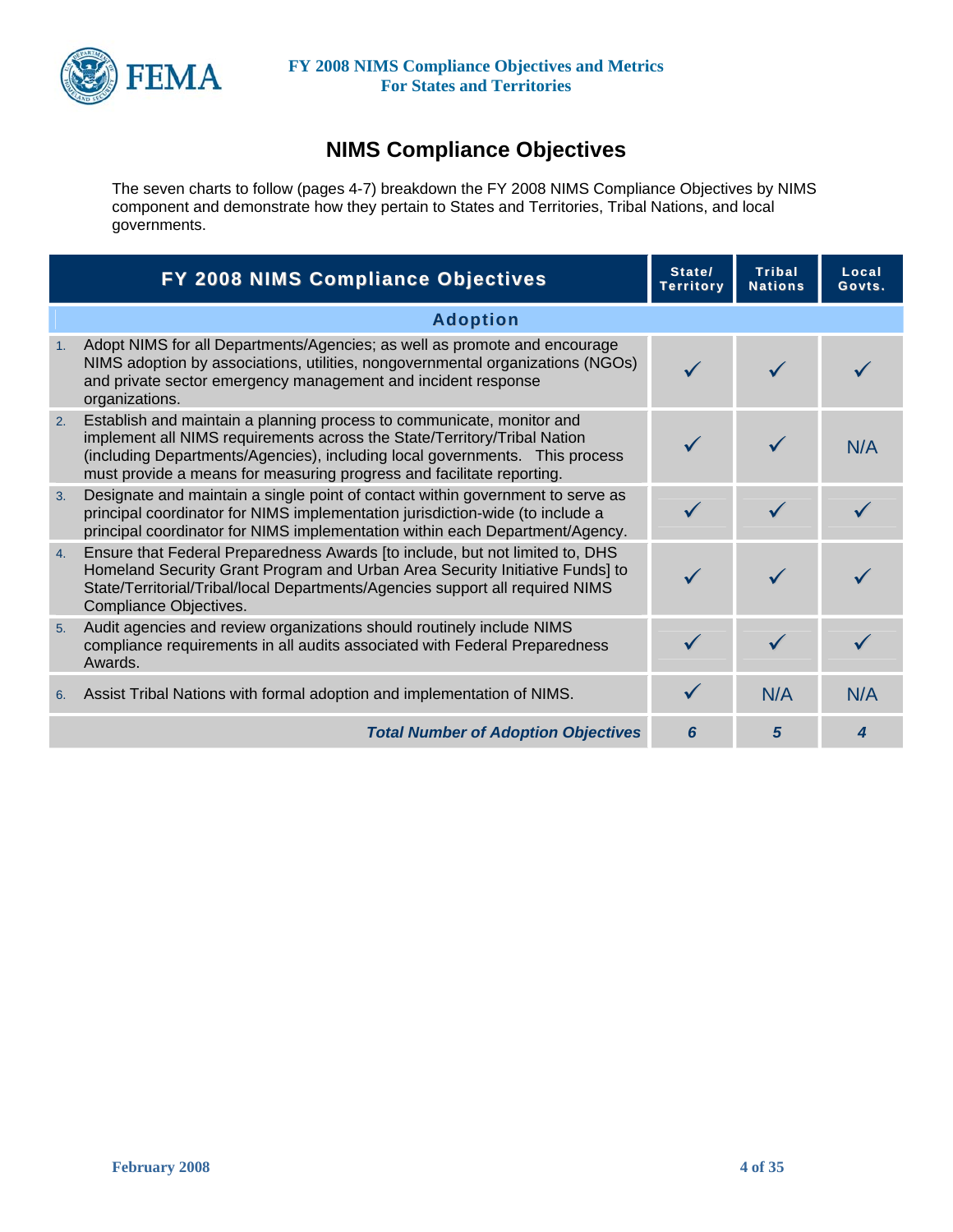

|    | FY 2008 NIMS Compliance Objectives                                                                                                                                                                                                                                                                                                                | State/<br><b>Territory</b> | <b>Tribal</b><br><b>Nation</b> | Local<br>Govts. |
|----|---------------------------------------------------------------------------------------------------------------------------------------------------------------------------------------------------------------------------------------------------------------------------------------------------------------------------------------------------|----------------------------|--------------------------------|-----------------|
|    | <b>Preparedness: Planning</b>                                                                                                                                                                                                                                                                                                                     |                            |                                |                 |
| 7. | Revise and update emergency operations plans (EOPs), standard operating<br>procedures (SOPs), and standard operating guidelines (SOGs) to incorporate<br>NIMS and National Response Framework (NRF) components, principles and<br>policies, to include planning, training, response, exercises, equipment,<br>evaluation, and corrective actions. | $\checkmark$               | $\checkmark$                   |                 |
| 8. | Promote and/or develop intrastate and interagency mutual aid agreements and<br>assistance agreements (to include agreements with the private sector and<br>NGOs).                                                                                                                                                                                 | $\checkmark$               | $\checkmark$                   |                 |
|    | <b>Total Preparedness: Planning Objectives</b>                                                                                                                                                                                                                                                                                                    | $\mathbf{2}$               | $\mathbf{2}$                   | $\mathbf{2}$    |
|    | <b>Preparedness: Training</b>                                                                                                                                                                                                                                                                                                                     |                            |                                |                 |
| 9. | Use existing resources such as programs, personnel and training facilities to<br>coordinate and deliver NIMS training requirements.                                                                                                                                                                                                               | $\checkmark$               | $\checkmark$                   | $\checkmark$    |
|    | 10. Complete IS-700 NIMS: An Introduction or equivalent by appropriate personnel<br>(as identified in the Five-Year NIMS Training Plan, February 2008).                                                                                                                                                                                           |                            |                                |                 |
|    | 11. Complete IS-800 National Response Framework (NRF): An Introduction or<br>equivalent by appropriate personnel (as identified in the Five-Year NIMS<br>Training Plan, February 2008).                                                                                                                                                           | ✓                          |                                |                 |
|    | 12. Complete ICS-100 Introduction to ICS training or equivalent by appropriate<br>personnel (as identified in the Five-Year NIMS Training Plan, February 2008).                                                                                                                                                                                   |                            | $\checkmark$                   |                 |
|    | 13. Complete ICS-200 ICS for Single Resources and Initial Action Incidents training<br>or equivalent by appropriate personnel (as identified in the Five-Year NIMS<br>Training Plan, February 2008).                                                                                                                                              |                            |                                |                 |
|    | 14. Complete ICS-300 Intermediate ICS training or equivalent by appropriate<br>personnel (as identified in the Five-Year NIMS Training Plan, February 2008).                                                                                                                                                                                      | $\checkmark$               | $\checkmark$                   |                 |
|    | <b>Total Preparedness: Training Objectives</b>                                                                                                                                                                                                                                                                                                    | 6                          | 6                              | 6               |
|    | <b>Preparedness: Exercise</b>                                                                                                                                                                                                                                                                                                                     |                            |                                |                 |
|    | 15. Incorporate NIMS concepts and principles into all appropriate State/Territorial<br>training and exercises.                                                                                                                                                                                                                                    | $\checkmark$               |                                |                 |
|    | 16. Plan for and/or participate in an all-hazards exercise program [for example,<br>Homeland Security Exercise and Evaluation Program] that involves emergency<br>management/response personnel from multiple disciplines and/or multiple<br>jurisdictions. <sup>1</sup>                                                                          |                            |                                |                 |
|    | 17. Incorporate corrective actions into preparedness and response plans and<br>procedures.                                                                                                                                                                                                                                                        |                            |                                |                 |
|    | <b>Total Preparedness: Exercises Objectives</b>                                                                                                                                                                                                                                                                                                   | 3                          | $\overline{\mathbf{3}}$        |                 |

 $\overline{a}$ 

<span id="page-4-0"></span> $1$  Exercises should be as realistic as practicable, stress the system and be based on current risk assessments (credible threats, vulnerabilities, and consequences); capabilities associated with continuity of operations issues and special needs populations should be incorporated as objectives and evaluated in accordance with HSEEP.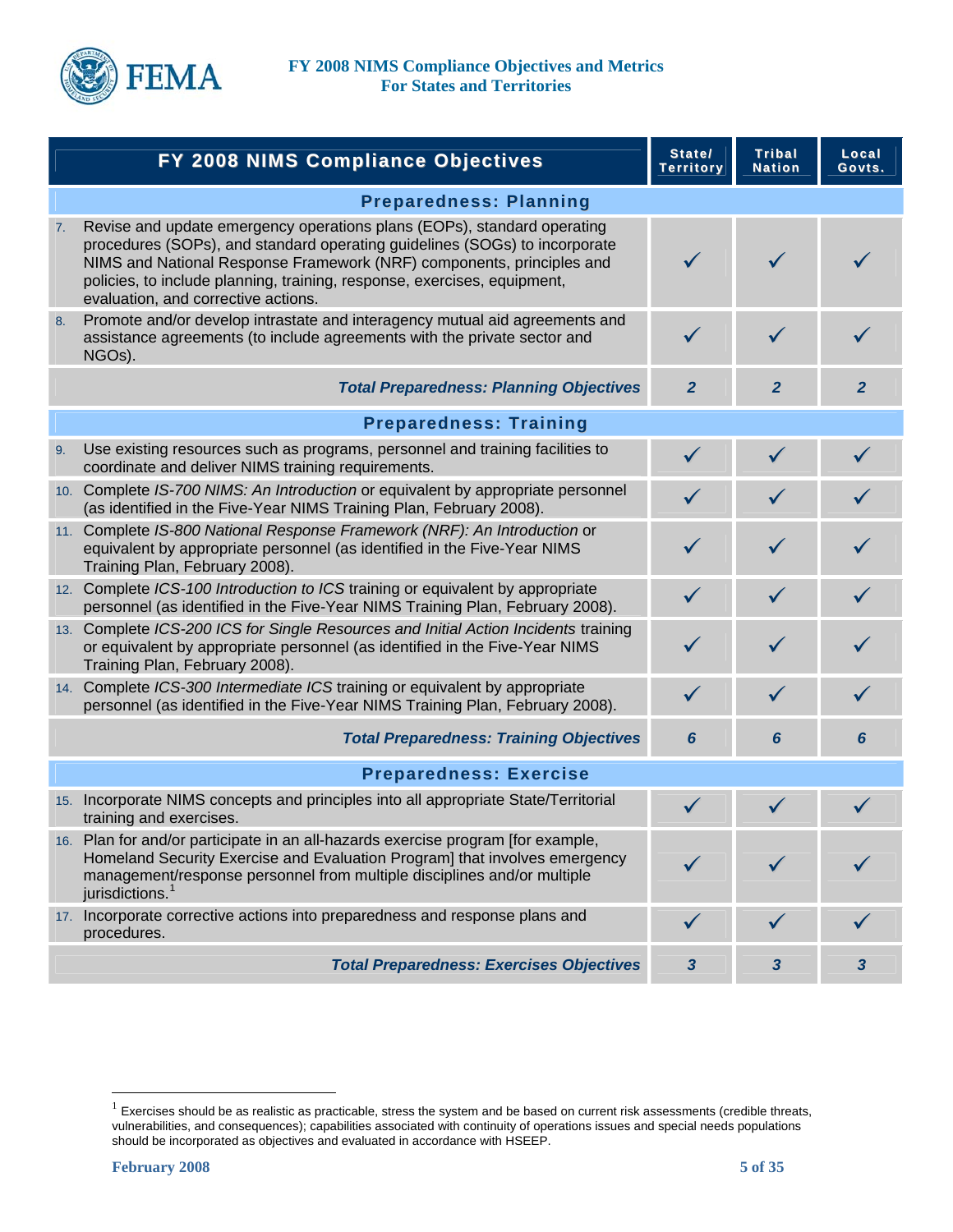

|     | <b>FY 2008 NIMS Compliance Objectives</b>                                                                                                                  | State/<br><b>Territory</b> | <b>Tribal</b><br><b>Nations</b> | Local<br>Govts. |
|-----|------------------------------------------------------------------------------------------------------------------------------------------------------------|----------------------------|---------------------------------|-----------------|
|     | <b>Communications and Information Management</b>                                                                                                           |                            |                                 |                 |
| 18. | Apply common and consistent terminology as used in NIMS, including the<br>establishment of plain language (clear text) communications standards.           |                            |                                 |                 |
| 19. | Utilize systems, tools, and processes to present consistent and accurate<br>information (e.g., common operating picture) during an incident/planned event. |                            |                                 |                 |
|     | <b>Total Communications and Information Management Objectives</b>                                                                                          |                            |                                 |                 |

|     | FY 2008 NIMS Compliance Objectives                                                                                                                                                                                                                                    | State/<br>Territory | <b>Tribal</b><br><b>Nation</b> | Local<br>Govts. |
|-----|-----------------------------------------------------------------------------------------------------------------------------------------------------------------------------------------------------------------------------------------------------------------------|---------------------|--------------------------------|-----------------|
|     | <b>Resource Management</b>                                                                                                                                                                                                                                            |                     |                                |                 |
| 20. | Inventory response assets to conform to NIMS National Resource Typing<br>Definitions, as defined by FEMA Incident Management Systems Division.                                                                                                                        |                     |                                |                 |
|     | 21. Ensure that equipment, communications and data systems acquired through<br>State/Territorial and local acquisition programs are interoperable.                                                                                                                    |                     |                                |                 |
|     | 22. Utilize response asset inventory for intrastate and interstate mutual aid requests<br>[such as Emergency Management Assistance Compact (EMAC)], training,<br>exercises, and incidents/planned events.                                                             |                     |                                |                 |
| 23. | New FY 2008: Initiate development of a jurisdiction-wide system to credential<br>emergency management/response personnel to ensure proper authorization and<br>access to an incident including those involving mutual aid agreements and/or<br>assistance agreements. |                     |                                |                 |
|     | <b>Total Resource Management Objectives</b>                                                                                                                                                                                                                           | 4                   | 4                              |                 |
|     | Total New FY 2008 Resource Management Objectives                                                                                                                                                                                                                      |                     |                                |                 |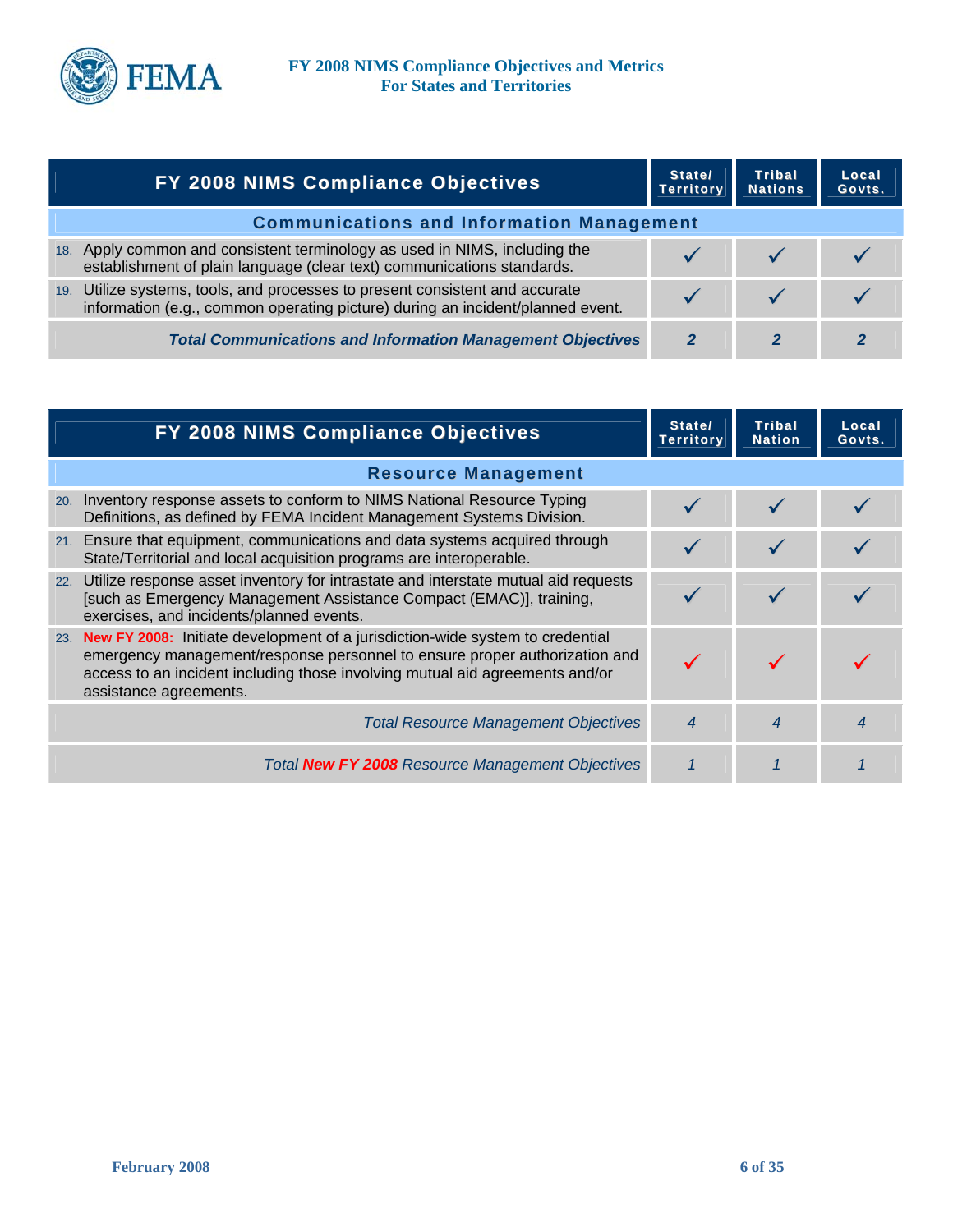

| FY 2008 NIMS Compliance Objectives                                                                                                                                                                                                                                                                                                                                                                                                                                                                                                                                                                                            | State/<br><b>Territory</b> | <b>Tribal</b><br><b>Nation</b> | Local<br>Govts. |
|-------------------------------------------------------------------------------------------------------------------------------------------------------------------------------------------------------------------------------------------------------------------------------------------------------------------------------------------------------------------------------------------------------------------------------------------------------------------------------------------------------------------------------------------------------------------------------------------------------------------------------|----------------------------|--------------------------------|-----------------|
| <b>Command and Management: Incident Command System</b>                                                                                                                                                                                                                                                                                                                                                                                                                                                                                                                                                                        |                            |                                |                 |
| 24. Manage all incidents/ planned events in accordance with ICS organizational<br>structures, doctrine and procedures. ICS implementation must include the<br>consistent application of Incident Action Planning (IAP), common<br>communications plans, implementation of Area Command to oversee multiple<br>incidents that are handled by separate ICS organizations or to oversee the<br>management of a very large or evolving incident that has multiple incident<br>management teams engaged, and implementation of unified command (UC) in<br>multi-jurisdictional or multiagency incident management, as appropriate. |                            |                                |                 |
| <b>Total Command and Management: ICS Objectives</b>                                                                                                                                                                                                                                                                                                                                                                                                                                                                                                                                                                           | 4                          | 4                              | 4               |
| <b>Command and Management: Multi-Agency Coordination System</b>                                                                                                                                                                                                                                                                                                                                                                                                                                                                                                                                                               |                            |                                |                 |
| 25. Coordinate and support emergency management and incident response<br>Objectives through the development and use of integrated multi-agency<br>coordination systems, i.e. - develop and maintain connectivity capability between<br>local Incident Command Posts (ICP), local 911 Centers, local Emergency<br>Operations Centers (EOCs), the State/Territorial EOC and Regional and/Federal<br>EOCs and NRF organizational elements.                                                                                                                                                                                       | $\checkmark$               |                                |                 |
| <b>Total Command and Management: MACS Objectives</b>                                                                                                                                                                                                                                                                                                                                                                                                                                                                                                                                                                          | $\mathbf{1}$               | $\mathbf{1}$                   | $\mathbf{1}$    |
| <b>Command and Management: Public Information</b>                                                                                                                                                                                                                                                                                                                                                                                                                                                                                                                                                                             |                            |                                |                 |
| 26. Institutionalize, within the framework of ICS, Public Information, [e.g., Joint]<br>Information System (JIS) and a Joint Information Center (JIC)] during an<br>incident/planned event.                                                                                                                                                                                                                                                                                                                                                                                                                                   | $\checkmark$               |                                |                 |
| 27. Ensure that Public Information procedures and processes can gather, verify,<br>coordinate, and disseminate information during an incident/planned event.                                                                                                                                                                                                                                                                                                                                                                                                                                                                  | $\checkmark$               |                                |                 |
| <b>Total Command and Management: Public Information Objectives</b>                                                                                                                                                                                                                                                                                                                                                                                                                                                                                                                                                            | $\overline{2}$             | $\overline{2}$                 | $\overline{2}$  |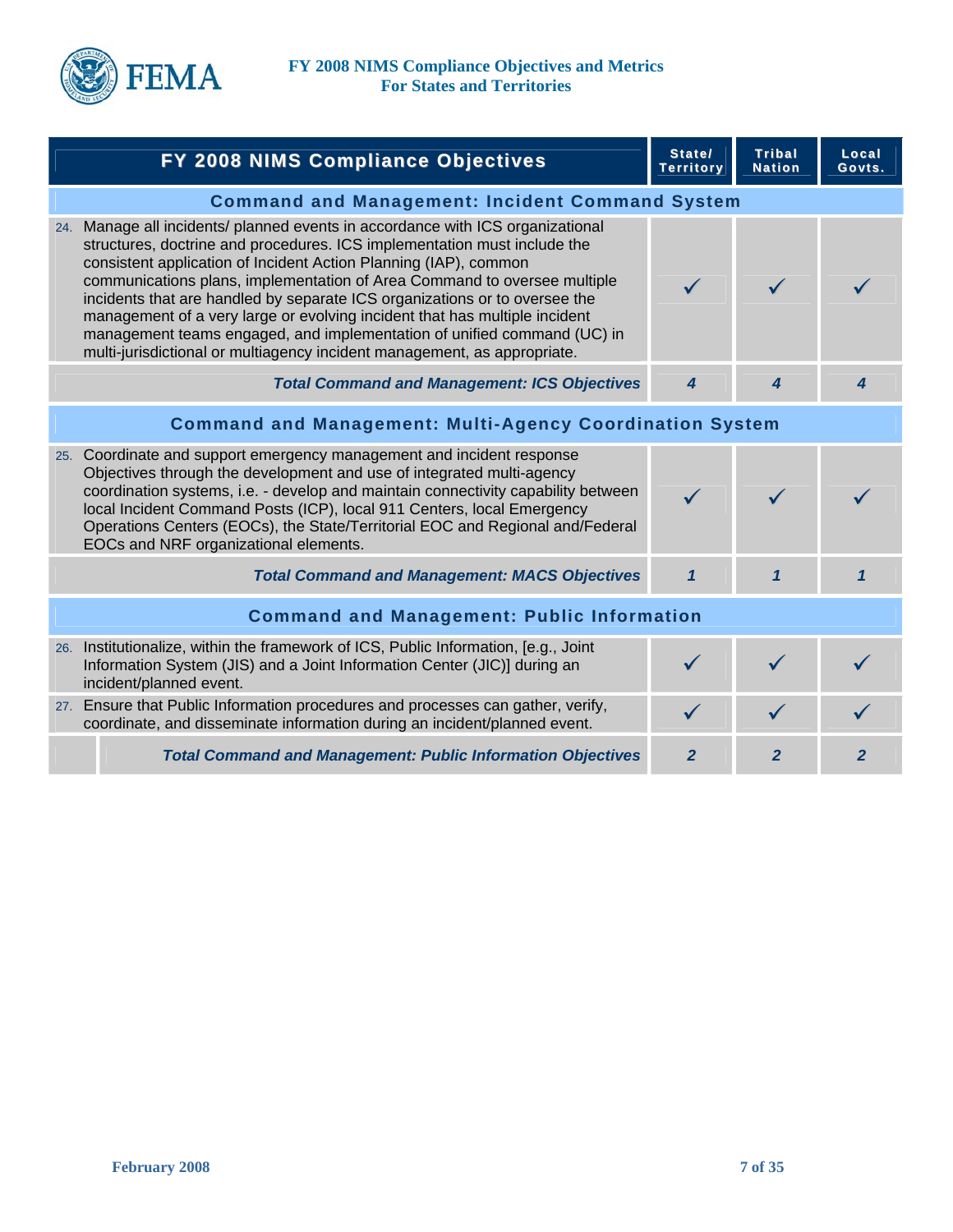

## **FY 2009 Projected NIMS Compliance Objectives**

The chart below outlines, by NIMS component, the 12 projected NIMS Compliance Objectives for FY 2009. These objectives do not represent the FY 2009 NIMS compliance program in its entirety.

|    | <b>Projected FY 2009 NIMS Compliance Objectives</b>                                                                                                                                                                                                                    | State/<br><b>Territory</b> | <b>Tribal</b><br><b>Nation</b> | Local<br>Govts. |
|----|------------------------------------------------------------------------------------------------------------------------------------------------------------------------------------------------------------------------------------------------------------------------|----------------------------|--------------------------------|-----------------|
|    | <b>Preparedness: Training</b>                                                                                                                                                                                                                                          |                            |                                |                 |
| 1. | Complete ICS-400 Advanced ICS training or equivalent by appropriate personnel<br>(as identified in the Five-Year NIMS Training Plan, February 2008).                                                                                                                   | $\checkmark$               |                                |                 |
| 2. | Complete Emergency Management Framework Course-Awareness Training<br>(as identified in the Five-Year NIMS Training Plan, February 2008)                                                                                                                                | $\checkmark$               | $\checkmark$                   |                 |
|    | <b>Preparedness: Planning</b>                                                                                                                                                                                                                                          |                            |                                |                 |
| 3. | Include preparedness organizations and elected and appointed officials in the<br>development of emergency operations plans (EOPs).                                                                                                                                     | $\checkmark$               |                                |                 |
| 4. | Plan for special needs populations in the development of EOPs (to include, but<br>not limited to, individuals with limited English language proficiency; individuals<br>with disabilities; children; the aged, etc.).                                                  |                            |                                |                 |
|    | <b>Preparedness: Exercise</b>                                                                                                                                                                                                                                          |                            |                                |                 |
| 5. | Include NGOs and the private sector in an all-hazards exercise program, when<br>appropriate.                                                                                                                                                                           | $\checkmark$               |                                |                 |
| 6. | Promote the integration of Incident Command, Multiagency Coordination<br>System, and Public Information into appropriate exercises and evaluate against<br>associated target capabilities (refer to HSEEP Volume III and the Exercise<br>Evaluation Guides).           | $\checkmark$               |                                |                 |
|    | <b>Communications &amp; Information Management</b>                                                                                                                                                                                                                     |                            |                                |                 |
| 7. | Institute procedures and protocols for operational and information security during<br>an incident/planned event.                                                                                                                                                       |                            |                                |                 |
| 8. | Institute multidisciplinary and/or multi-jurisdictional procedures and protocols for<br>standardization of data collection and analysis to utilize or share information<br>during an incident/planned event.                                                           |                            |                                |                 |
| 9. | Develop procedures and protocols for communications (to include voice, data,<br>access to geospatial information, Internet/Web use, and data encryption), where<br>applicable, to utilize or share information during an incident/planned event.                       |                            | $\checkmark$                   |                 |
|    | <b>Resource Management</b>                                                                                                                                                                                                                                             |                            |                                |                 |
|    | 10. Institute policies, plans, procedures and protocols to prevent spontaneous<br>deployment of resources/personnel and/or responding to a request that<br>bypassed official resource coordination processes (i.e., resources requested<br>through improper channels). |                            |                                |                 |
|    | 11. Institute mechanisms to deploy, track, recover, demobilize, and to provide<br>reimbursement for resources utilized during response and recovery.                                                                                                                   |                            |                                |                 |
|    | <b>Command and Management</b>                                                                                                                                                                                                                                          |                            |                                |                 |
|    | 12. Utilize access control measures during an incident, as appropriate                                                                                                                                                                                                 |                            |                                |                 |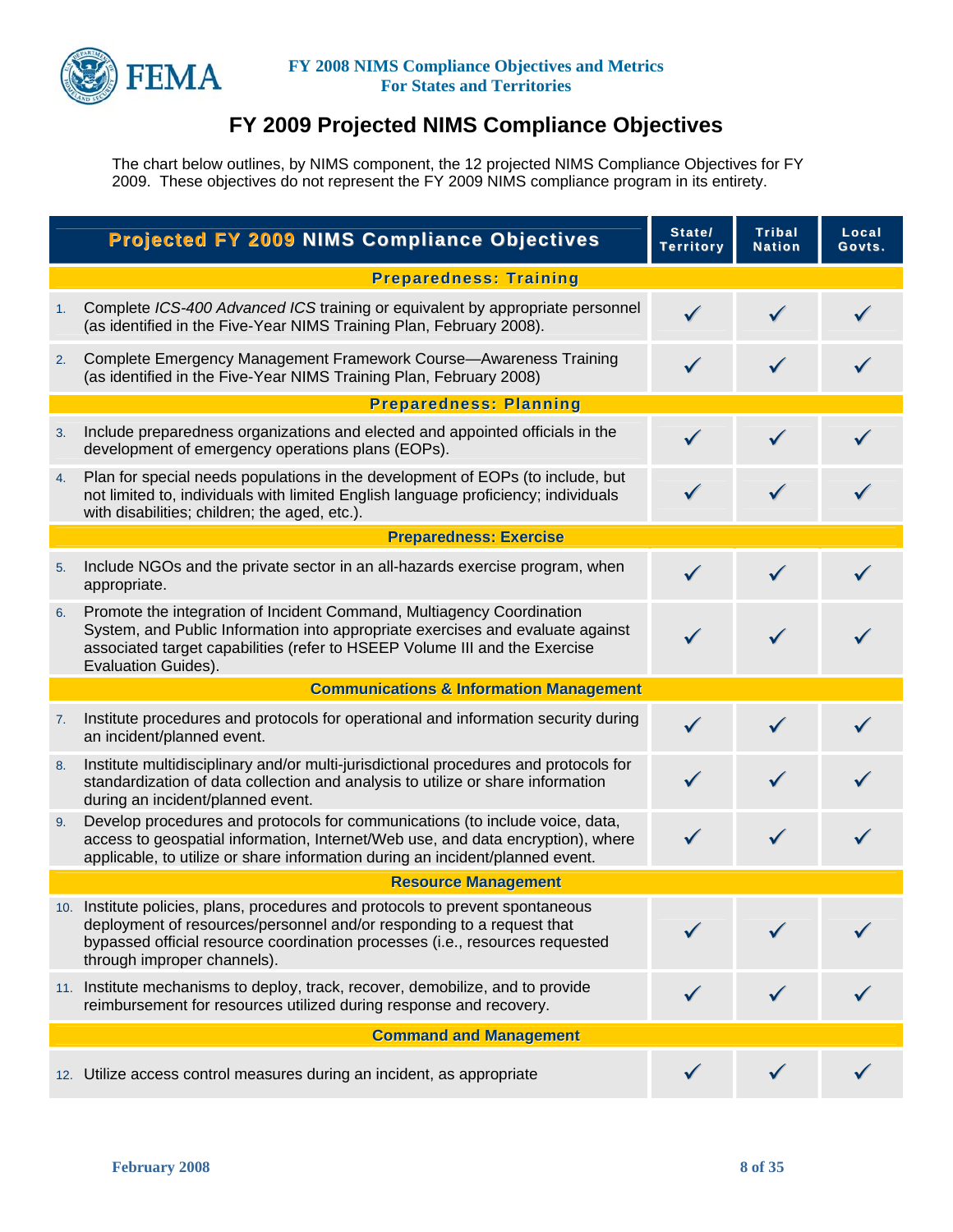

## **FY 2010 Projected NIMS Compliance Objectives**

The chart below outlines, by NIMS component, the 12 projected NIMS Compliance Objectives for FY 2010. These objectives do not represent the FY 2010 NIMS compliance program in its entirety

|    | <b>Projected FY 2010 NIMS Compliance Objectives</b>                                                                                                                                       | State/<br><b>Territory</b> | Tribal<br><b>Nation</b> | Local<br>Govts. |
|----|-------------------------------------------------------------------------------------------------------------------------------------------------------------------------------------------|----------------------------|-------------------------|-----------------|
|    | <b>Preparedness: Training</b>                                                                                                                                                             |                            |                         |                 |
| 1. | Complete ICS-701: Multiagency Coordination Systems training or equivalent by<br>appropriate personnel (as identified in the Five-Year NIMS Training Plan,<br>February 2008).              |                            |                         |                 |
| 2. | Complete ICS-702: NIMS Public Information Systems training or equivalent by<br>appropriate personnel (as identified in the Five-Year NIMS Training Plan,<br>February 2008).               |                            |                         |                 |
| 3. | Complete ICS-703: NIMS Resource Management training or equivalent by<br>appropriate personnel (as identified in the Five-Year NIMS Training Plan,<br>February 2008).                      |                            |                         |                 |
| 4. | Complete ICS-704 NIMS Communications and Information Management training<br>or equivalent by appropriate personnel (as identified in the Five-Year NIMS<br>Training Plan, February 2008). |                            |                         |                 |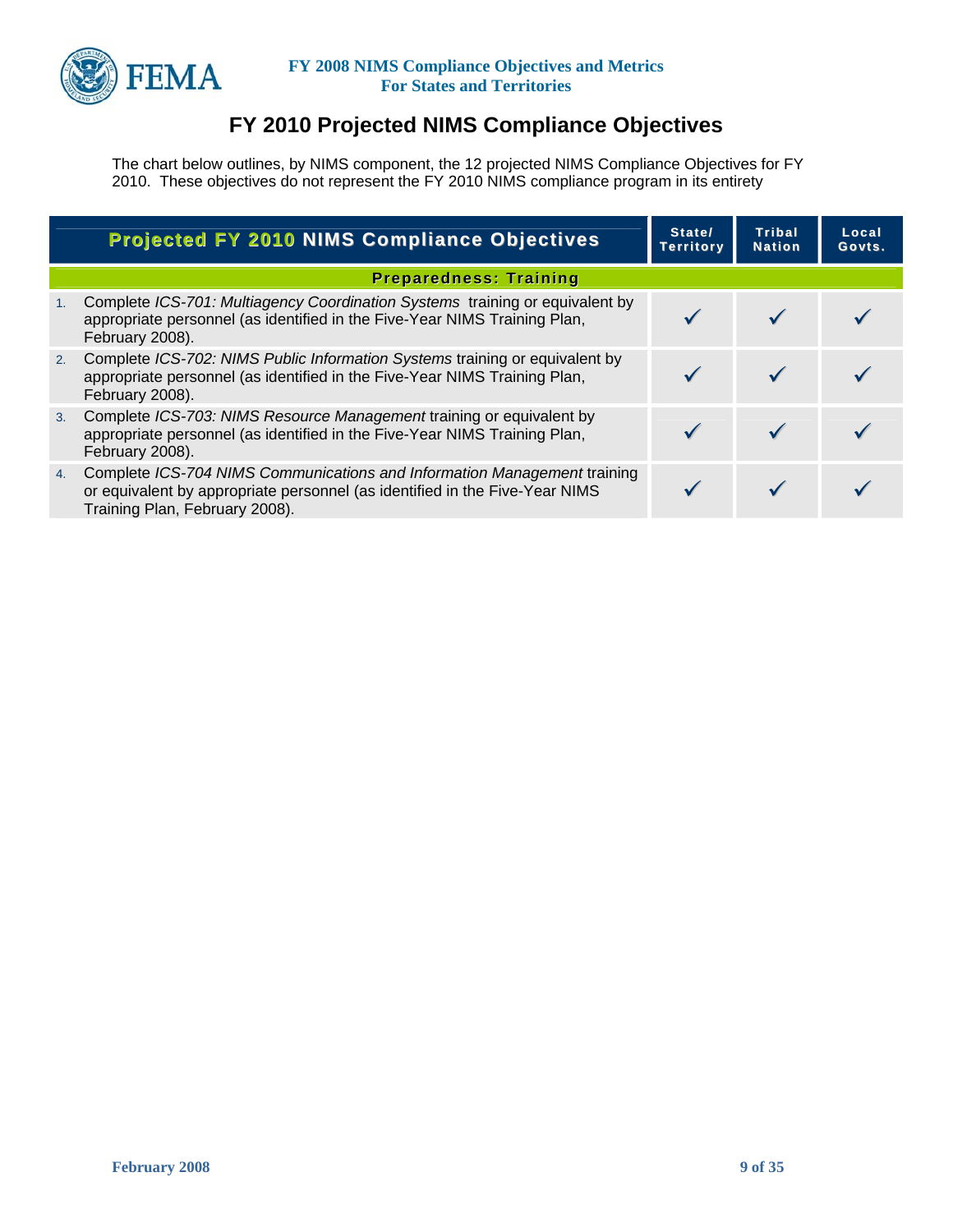

## **NIMS Compliance Objectives and Metrics**

In the five charts to follow (pages 10-13), States and territories can readily see the original fiscal year that FEMA IMSID published the 28 compliance objectives and their respective associated compliance metrics (listed on pages 14-32)

| <b>Fiscal</b><br>Year | <b>NIMS Compliance Objectives</b>                                                                                                                                                                                                                                                                 | <b>Compliance</b><br><b>Metric(s)</b> |
|-----------------------|---------------------------------------------------------------------------------------------------------------------------------------------------------------------------------------------------------------------------------------------------------------------------------------------------|---------------------------------------|
|                       | <b>Adoption</b>                                                                                                                                                                                                                                                                                   |                                       |
| FY 2005               | Adopt NIMS for all Departments/Agencies; as well as promote and<br>1.<br>encourage NIMS adoption by associations, utilities, nongovernmental<br>organizations (NGOs) and private sector emergency management and<br>incident response organizations.                                              | 1.1<br>1.2<br>1.3                     |
| FY 2006               | Establish and maintain a planning process to communicate, monitor and<br>2.<br>implement all NIMS requirements across the State/Territory (including<br>Departments/Agencies), including local governments. This process must<br>provide a means for measuring progress and facilitate reporting. | 2.1                                   |
| FY 2006,<br>FY 2007   | Designate and maintain a single point of contact within government to<br>3.<br>serve as principal coordinator for NIMS implementation jurisdiction-wide<br>(to include a principal coordinator for NIMS implementation within each<br>Department/Agency.                                          | 3.1<br>3.2                            |
| FY 2005               | Ensure that Federal Preparedness Awards [to include, but not limited to,<br>4 <sup>1</sup><br>DHS Homeland Security Grant Program and Urban Area Security Initiative<br>Funds] to State/Territorial/Tribal/local Departments/Agencies support all<br>NIMS compliance objectives.                  |                                       |
| FY 2006               | Audit agencies and review organizations should routinely include NIMS<br>5.<br>compliance requirements in all audits associated with Federal<br>Preparedness Awards.                                                                                                                              | 5.1                                   |
| FY 2007               | Assist Tribal Nations with formal adoption and implementation of NIMS.<br>6.                                                                                                                                                                                                                      | 6.1<br>6.2                            |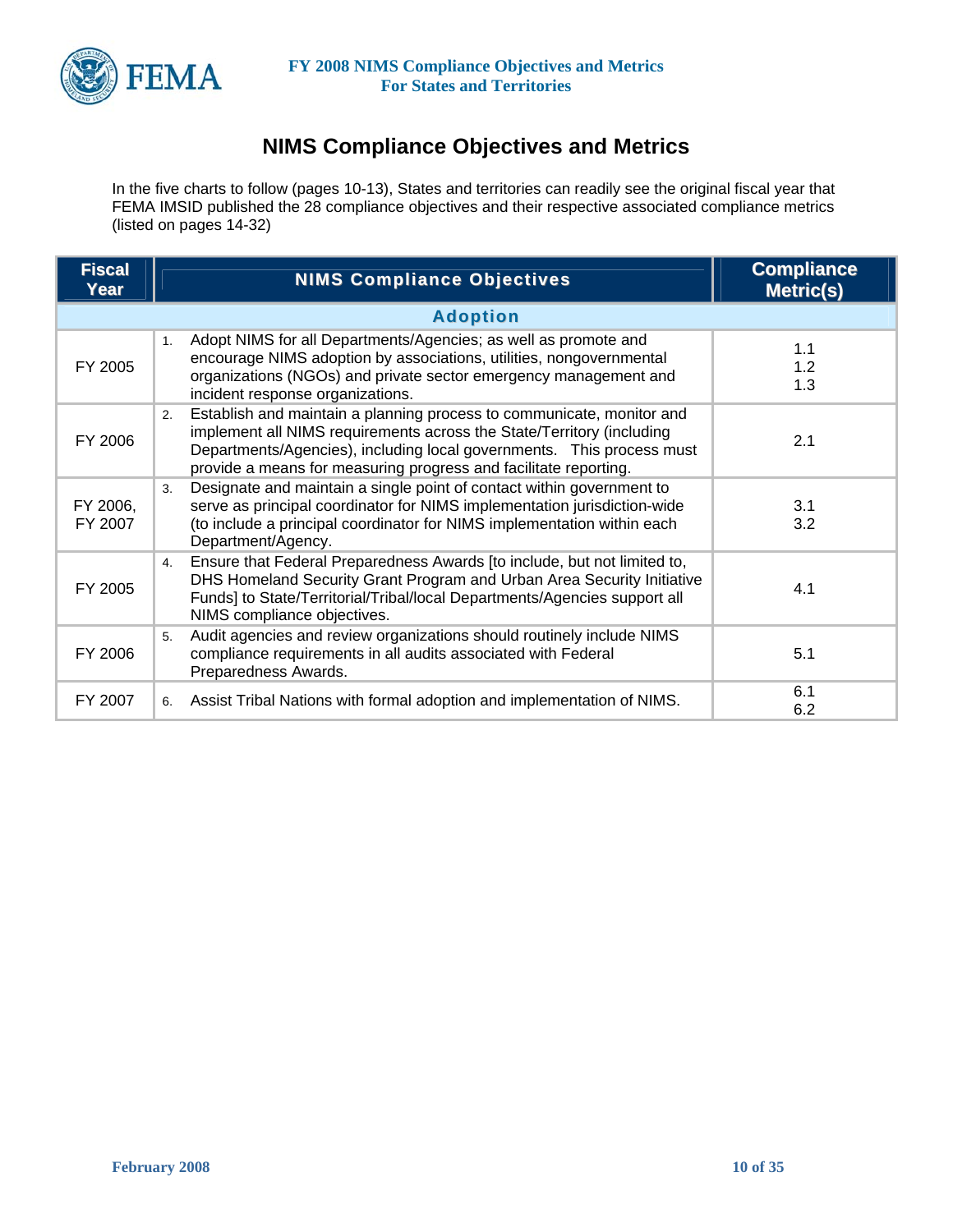

| <b>Fiscal</b><br>Year         | <b>NIMS Compliance Objectives</b>                                                                                                                                                                                                                                                                                                                       | <b>Compliance</b><br><b>Metric(s)</b> |
|-------------------------------|---------------------------------------------------------------------------------------------------------------------------------------------------------------------------------------------------------------------------------------------------------------------------------------------------------------------------------------------------------|---------------------------------------|
|                               | <b>Preparedness: Planning</b>                                                                                                                                                                                                                                                                                                                           |                                       |
| 2005                          | Revise and update emergency operations plans (EOPs), standard<br>7.<br>operating procedures (SOPs), and standard operating guidelines (SOGs)<br>to incorporate NIMS and National Response Framework (NRF)<br>components, principles and policies, to include planning, training,<br>response, exercises, equipment, evaluation, and corrective actions. | 7.1<br>7.2                            |
| 2005                          | Promote and/or develop intrastate and interagency mutual aid agreements<br>8.<br>and assistance agreements (to include agreements with the private sector<br>and NGOs).                                                                                                                                                                                 | 8.1<br>8.2                            |
|                               | <b>Preparedness: Training</b>                                                                                                                                                                                                                                                                                                                           |                                       |
| 2006                          | Use existing resources such as programs, personnel and training facilities<br>9.<br>to coordinate and deliver NIMS training requirements.                                                                                                                                                                                                               | 9.1                                   |
| 2005                          | 10. Complete IS-700 NIMS: An Introduction or equivalent by appropriate<br>personnel (as identified in the Five-Year NIMS Training Plan, February<br>2008).                                                                                                                                                                                              | 10.1<br>10.2                          |
| 2006                          | 11. Complete IS-800 NRP: An Introduction or equivalent by appropriate<br>personnel (as identified in the Five-Year NIMS Training Plan, February<br>2008).                                                                                                                                                                                               | 11.1<br>11.2                          |
| 2006                          | 12. Complete ICS-100 Introduction to ICS training or equivalent by<br>appropriate personnel (as identified in the Five-Year NIMS Training Plan,<br>February 2008).                                                                                                                                                                                      | 12.1<br>12.2                          |
| 2006                          | 13. Complete ICS-200 ICS for Single Resources and Initial Action Incidents<br>training or equivalent by appropriate personnel (as identified in the Five-<br>Year NIMS Training Plan, February 2008).                                                                                                                                                   | 13.1<br>13.2                          |
| 2007                          | 14. Complete ICS-300 Intermediate ICS training or equivalent by appropriate<br>personnel (as identified in the Five-Year NIMS Training Plan, February<br>$2008$ ).                                                                                                                                                                                      | 14.1<br>14.2                          |
| <b>Required</b><br>in<br>2009 | Complete ICS-400 Advanced ICS training or equivalent by appropriate<br>personnel (as identified in the Five-Year NIMS Training Plan, February<br>2008).                                                                                                                                                                                                 |                                       |
|                               | <b>Preparedness: Exercises</b>                                                                                                                                                                                                                                                                                                                          |                                       |
| 2005                          | 15. Incorporate NIMS concepts and principles into all appropriate<br>State/Territorial training and exercises.                                                                                                                                                                                                                                          | 15.1<br>15.2                          |
| 2006                          | 16. Plan for and/or participate in an all-hazards exercise program [for<br>example, Homeland Security Exercise and Evaluation Program] that<br>involves emergency management/response personnel from multiple<br>disciplines and/or multiple jurisdictions.                                                                                             | 16.1<br>16.2                          |
| 2006                          | 17. Incorporate corrective actions into preparedness and response plans and<br>procedures.                                                                                                                                                                                                                                                              | 17.1                                  |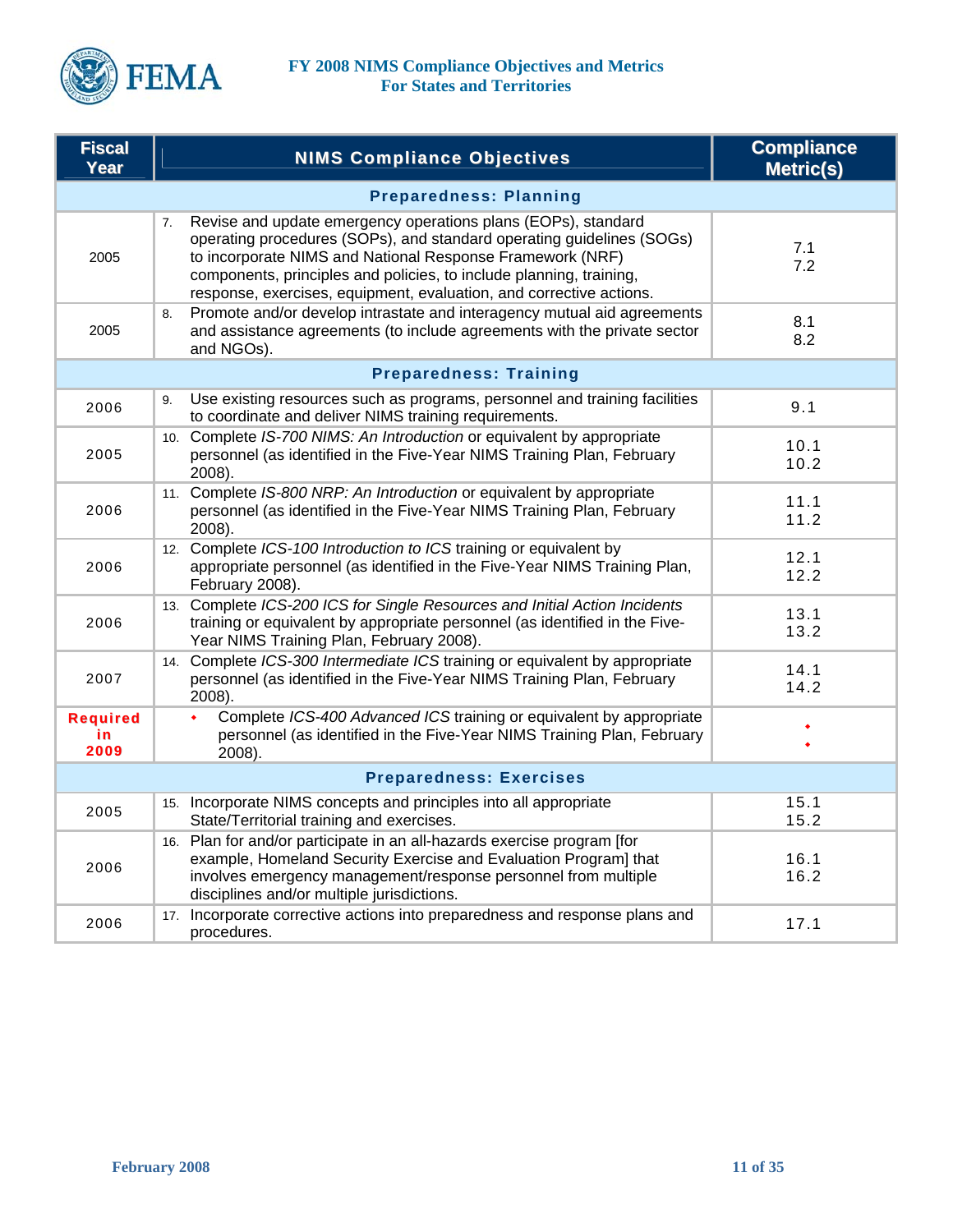

| <b>Fiscal</b><br>Year | <b>NIMS Compliance Objectives</b>                                                                                                                                 | <b>Compliance</b><br><b>Metric</b> |
|-----------------------|-------------------------------------------------------------------------------------------------------------------------------------------------------------------|------------------------------------|
|                       | <b>Communications and Information Management</b>                                                                                                                  |                                    |
| 2006                  | 18. Apply common and consistent terminology as used in NIMS, including the<br>establishment of plain language (clear text) communications standards.              | 18.1                               |
| 2007                  | 19. Utilize systems, tools, and processes to present consistent and accurate<br>information (e.g., common operating picture) during an incident/planned<br>event. | 19.1                               |

| <b>Fiscal</b><br>Year              | <b>NIMS Compliance Objectives</b>                                                                                                                                                                                                                                  | <b>Compliance</b><br><b>Metric(s)</b> |
|------------------------------------|--------------------------------------------------------------------------------------------------------------------------------------------------------------------------------------------------------------------------------------------------------------------|---------------------------------------|
|                                    | <b>Resource Management</b>                                                                                                                                                                                                                                         |                                       |
| 2006                               | 20. Inventory response assets to conform to NIMS National Resource Typing<br>Definitions, as defined by FEMA Incident Management Systems Division.                                                                                                                 | 20.1<br>20.2<br>20.3                  |
| 2007                               | 21. Utilize response asset inventory for intrastate and interstate mutual aid<br>requests [such as Emergency Management Assistance Compact<br>(EMAC)], training, exercises, and incidents/planned events. e.                                                       | 21.1                                  |
| 2007                               | 22. Ensure that equipment, communications and data systems acquired<br>through State/Territorial and local acquisition programs are interoperable                                                                                                                  | 22.1<br>22.2                          |
| New:<br><b>Required</b><br>In 2008 | Initiate development of a State/Territory-wide system to credential<br>23.<br>emergency management/response personnel to ensure proper<br>authorization and access to an incident including those involving mutual<br>aid agreements and/or assistance agreements. | 23.1                                  |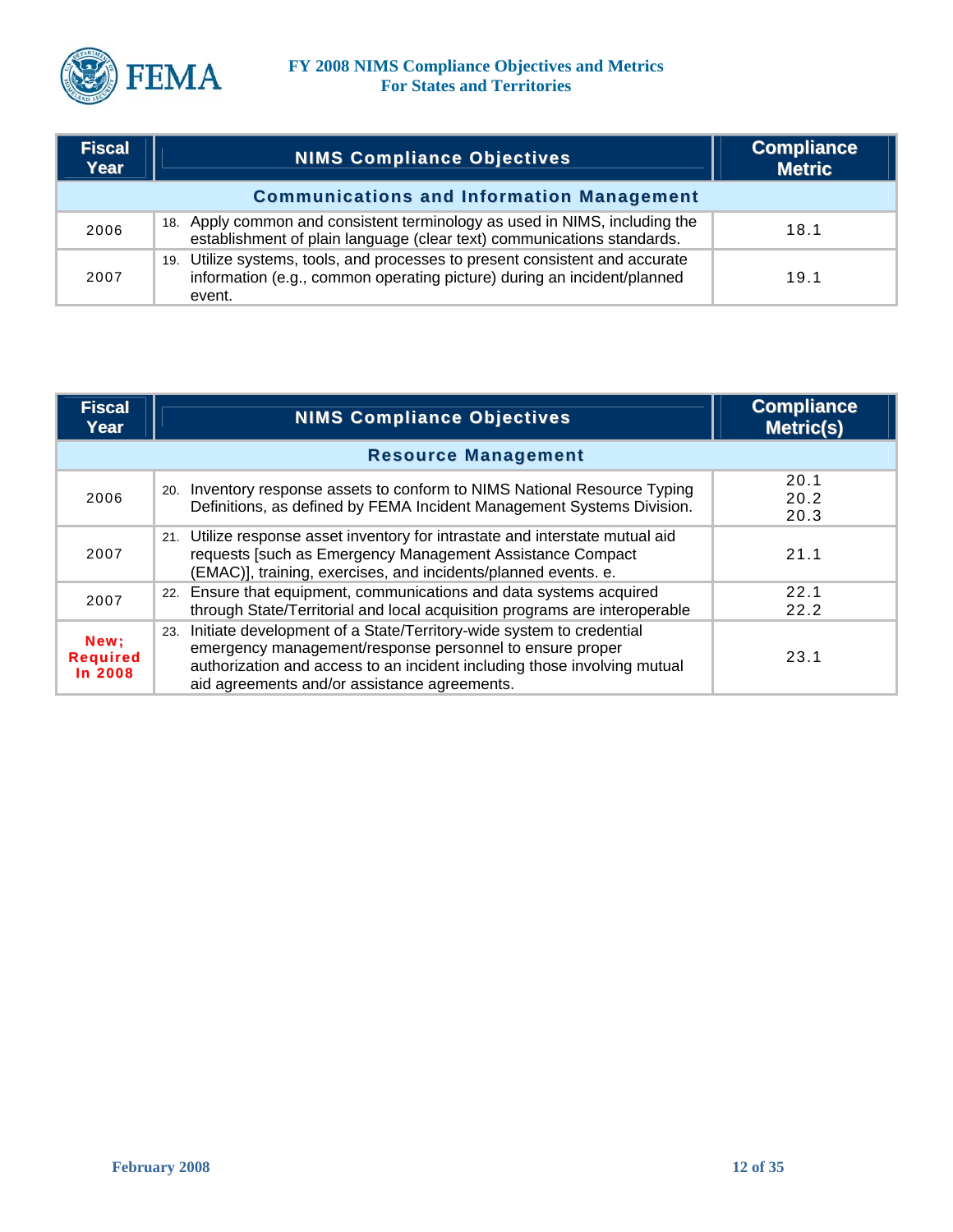

| <b>Fiscal</b><br>Year | <b>NIMS Compliance Objectives</b>                                                                                                                                                                                                                                                                                                                                                                                                                                                                                                                                                                                                                               | <b>Compliance</b><br><b>Metric</b> |
|-----------------------|-----------------------------------------------------------------------------------------------------------------------------------------------------------------------------------------------------------------------------------------------------------------------------------------------------------------------------------------------------------------------------------------------------------------------------------------------------------------------------------------------------------------------------------------------------------------------------------------------------------------------------------------------------------------|------------------------------------|
|                       | <b>Command and Management</b>                                                                                                                                                                                                                                                                                                                                                                                                                                                                                                                                                                                                                                   |                                    |
| 2006                  | 24. Incident Command System (ICS): Manage all incidents/ planned events in<br>accordance with ICS organizational structures, doctrine and procedures.<br>ICS implementation must include the consistent application of Incident<br>Action Planning (IAP), common communications plans, implementation of<br>Area Command to oversee multiple incidents that are handled by separate<br>ICS organizations or to oversee the management of a very large or<br>evolving incident that has multiple incident management teams engaged,<br>and implementation of unified command (UC) in multi-jurisdictional or<br>multiagency incident management, as appropriate. | 24.1<br>24.2<br>24.3<br>24.4       |
| 2006                  | Multi-agency Coordination System (MACS): Coordinate and support<br>25.<br>emergency management and incident response Objectives through the<br>development and use of integrated multi-agency coordination systems, i.e.<br>- develop and maintain connectivity capability between local Incident<br>Command Posts (ICP), local 911 Centers, local Emergency Operations<br>Centers (EOCs), the State/Territorial EOC and Regional and/Federal<br>EOCs and NRF organizational elements.                                                                                                                                                                          | 25.1                               |
| 2006                  | Public Information: Institutionalize, within the framework of ICS, Public<br>26.<br>Information, [e.g., Joint Information System (JIS) and a Joint Information<br>Center (JIC)] during an incident/planned event.                                                                                                                                                                                                                                                                                                                                                                                                                                               | 26.1                               |
| 2007                  | 27. Ensure that Public Information procedures and processes can gather,<br>verify, coordinate, and disseminate information during an incident/planned<br>event.                                                                                                                                                                                                                                                                                                                                                                                                                                                                                                 | 27.1                               |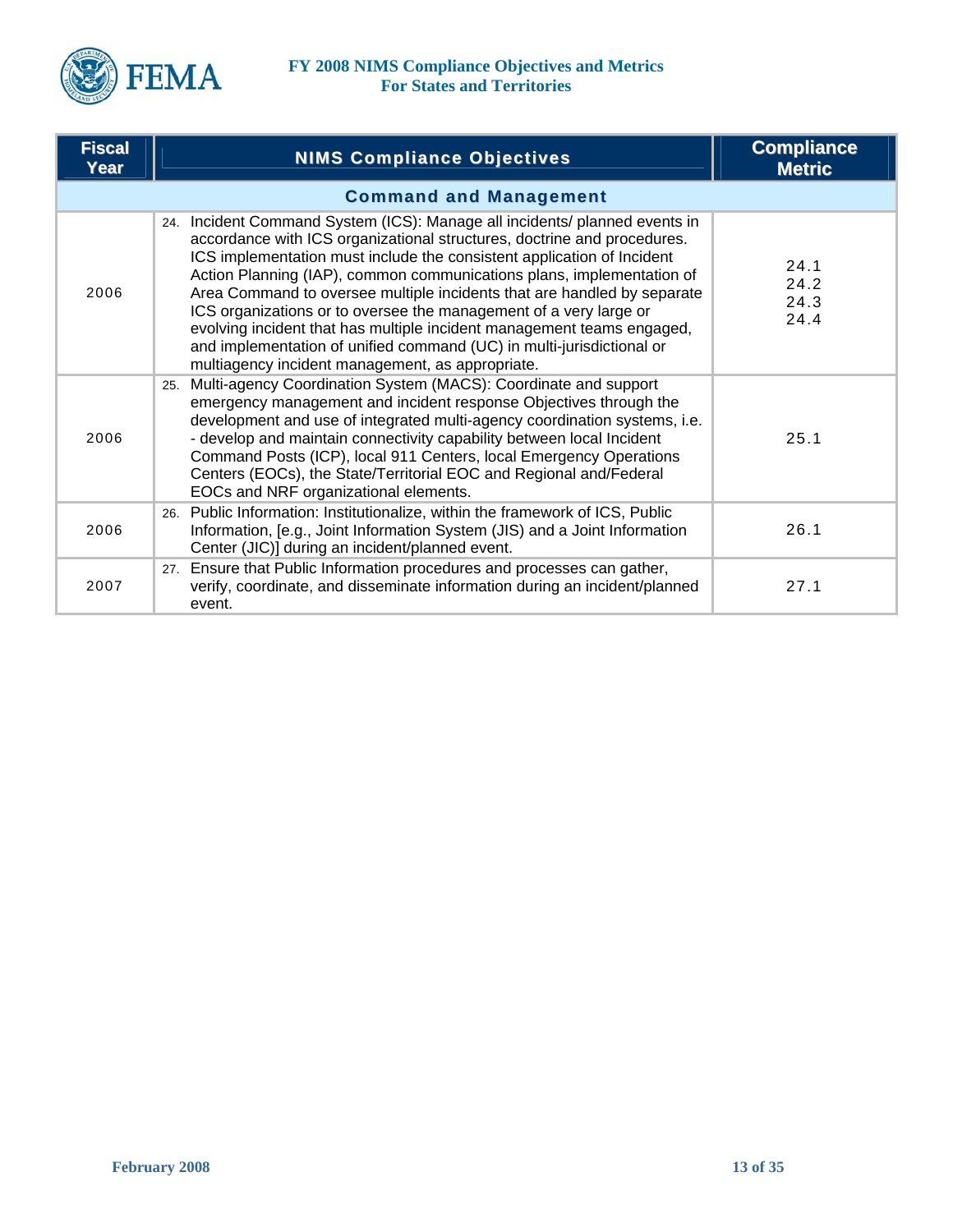

## **NIMS Compliance Metrics**

## **NIMS ADOPTION**

**Compliance Objective 1: Adopt NIMS by all State/Territorial Departments/Agencies; as well as promote and encourage NIMS adoption by associations, utilities, nongovernmental organizations (NGOs) and private sector emergency management and incident response organizations.** 

1.1 Has the State/Territory formally adopted, for Fiscal Year (FY) 2008, the National Incident Management System as its all-hazards incident management system?

| 1 Yes                                                                                                                                                                | No    |
|----------------------------------------------------------------------------------------------------------------------------------------------------------------------|-------|
| What legal authority was used to formally adopt<br>NIMS: [Check all that apply.]<br>[ ] Executive Order<br>1 Proclamation<br>1 Resolution<br>1 Other legal authority |       |
| When was NIMS formally adopted? [1]                                                                                                                                  |       |
| 1.2 Does the formal adoption of NIMS expire?                                                                                                                         |       |
| [ ] Yes                                                                                                                                                              | l INo |
| When? [ 1                                                                                                                                                            |       |
|                                                                                                                                                                      |       |

Is there is a process for renewing/maintaining the formal adoption of NIMS?

[ ] Yes [ ] No

If yes, how? [ ]

1.3 Does the State/Territory promote NIMS adoption by associations, utilities, private sector, and nongovernmental organizations?

[ ] Yes [ ] No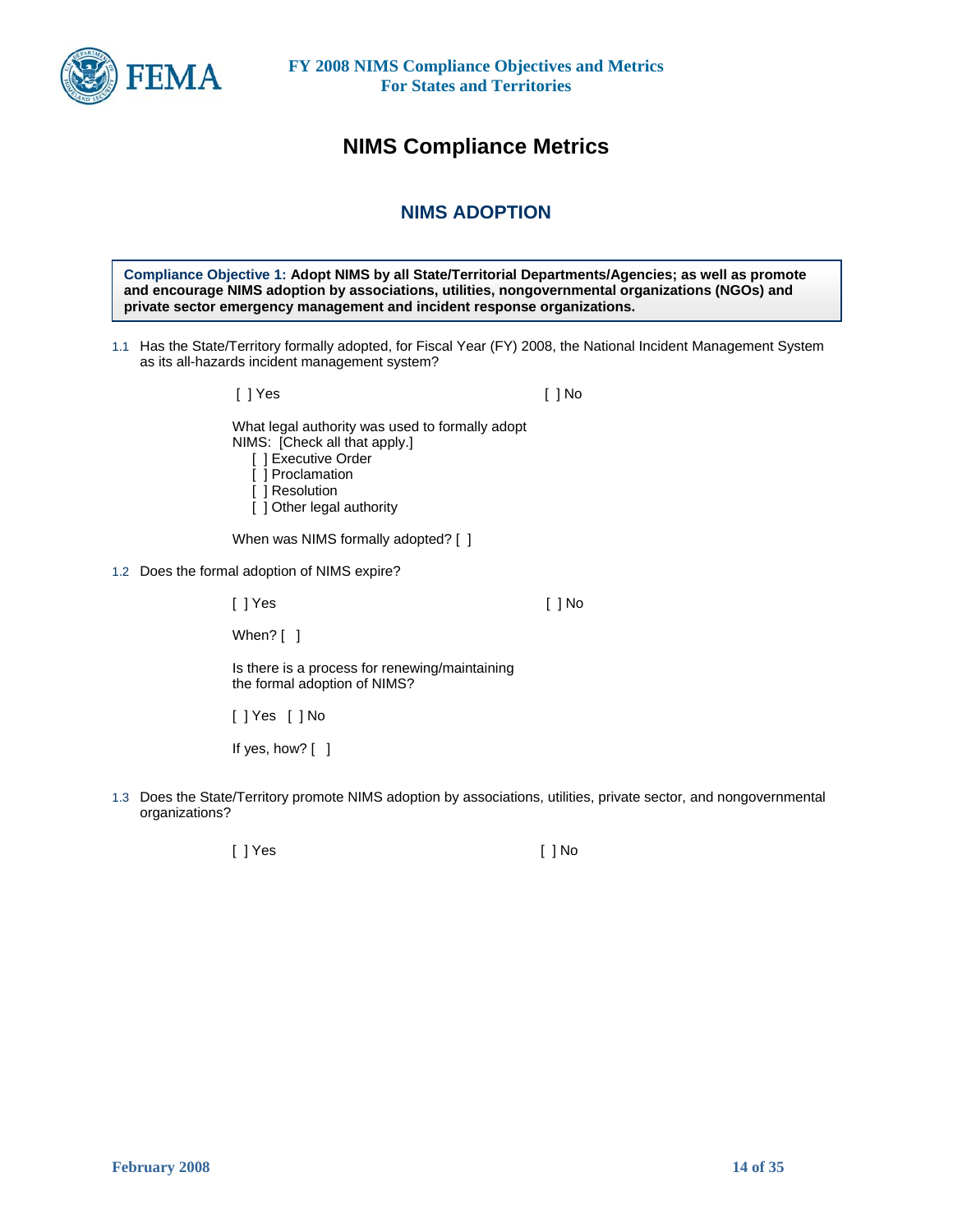

**Compliance Objective 2: Establish and maintain a planning process to communicate, monitor and implement all NIMS requirements across the State/Territory/ Tribal Nation (including within Departments/Agencies), including local governments. This process must provide a means for measuring progress and facilitate reporting.** 

2.1 Has the State/Territory developed a planning process to communicate, monitor, and implement all NIMS compliance objectives to

> State/Territorial Departments and Agencies? [ ] Yes [ ] No

Does that planning process:

| Communicate required<br><b>NIMS</b> activities |  |
|------------------------------------------------|--|
| Monitor required<br><b>NIMS</b> activities     |  |
| Implement required<br><b>NIMS</b> activities   |  |
| Measure progress                               |  |
| Facilitate reporting                           |  |

Local Governments? [ ] Yes [ ] No

Does that planning process:

| Communicate required<br><b>NIMS</b> activities |  |
|------------------------------------------------|--|
| Monitoring required<br><b>NIMS</b> activities  |  |
| Implement required<br><b>NIMS</b> activities   |  |
| Measure progress                               |  |
| Facilitate reporting                           |  |

Associations, utilities, private sector, and nongovernmental organizations? [ ] Yes [ ] No

Does that planning process:

|                                                | Yes |  |
|------------------------------------------------|-----|--|
| Communicate required<br><b>NIMS</b> activities |     |  |
| Monitoring required<br><b>NIMS</b> activities  |     |  |
| Implement required<br><b>NIMS</b> activities   |     |  |
| Measure progress                               |     |  |
| Facilitate reporting                           |     |  |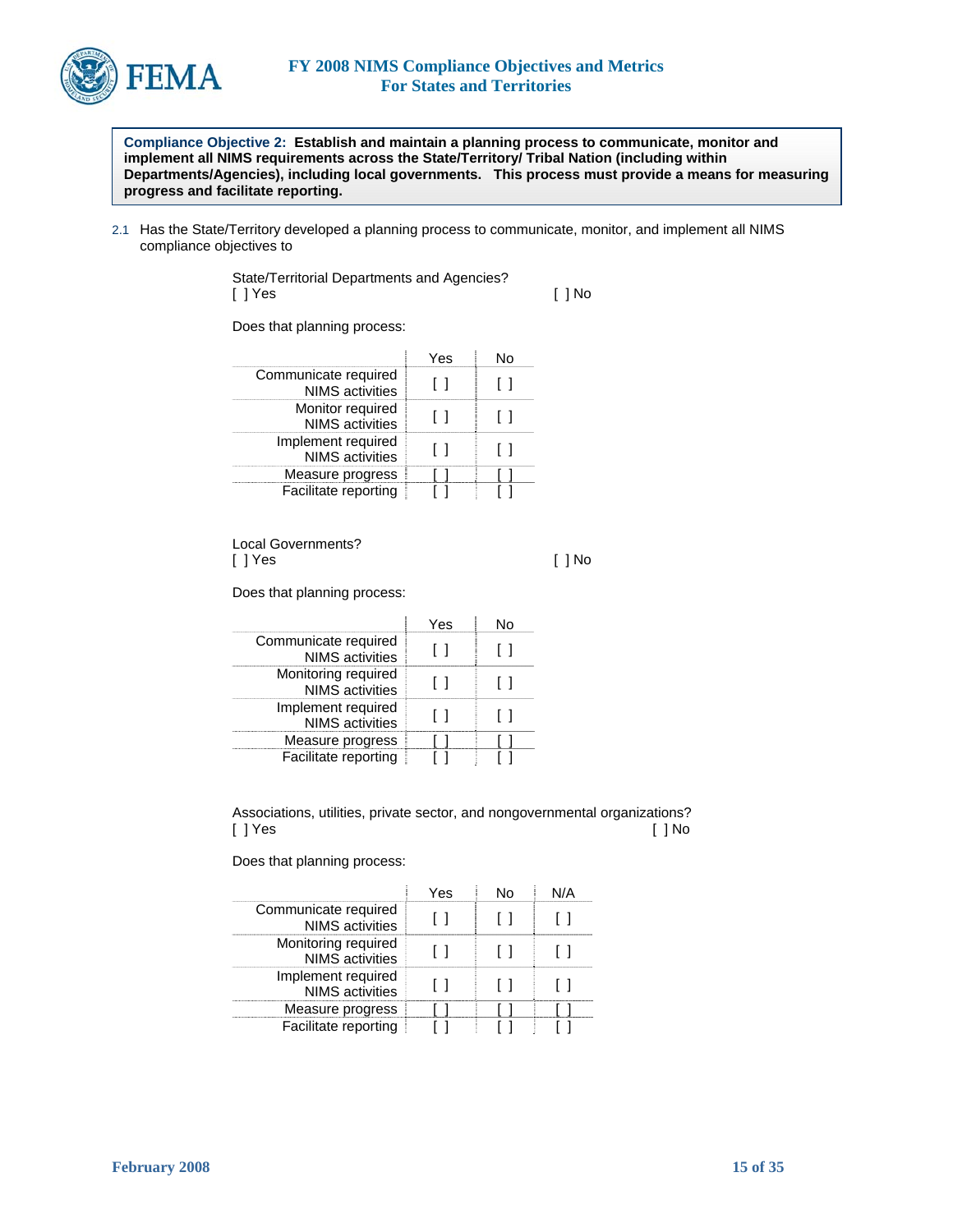

**Compliance Objective 3: Designate and maintain a single point of contact within government to serve as principle coordinator for NIMS implementation jurisdiction-wide (to include principal coordinator for NIMS implementation within each Department/Agency.** 

3.1 Has State/Territory designated a single point of contact within the State/Territorial government with the authority to serve as the principal coordinator for overall statewide/ territory-wide NIMS implementation?

| 「I Yes   |                                                                                             |  |
|----------|---------------------------------------------------------------------------------------------|--|
| Address) | Identify the individual. (Include: Name, Title,<br>Email Address, Phone Number, and Mailing |  |
|          |                                                                                             |  |
|          | Identify the date of designation:                                                           |  |

 $[$   $]$ 

3.2 Have the appropriate State/Territory Departments/Agencies or those with emergency management and incident response responsibilities designated a single point of contact within each of the Departments/Agencies with the authority to serve as the principal coordinator for NIMS implementation?

| 「I Yes                                                                                                       |  |
|--------------------------------------------------------------------------------------------------------------|--|
| Total number of State/Territorial<br>Departments/Agencies?                                                   |  |
|                                                                                                              |  |
| Total Number of State/Territorial<br>Departments/Agencies that have designated a<br>single point of contact? |  |
|                                                                                                              |  |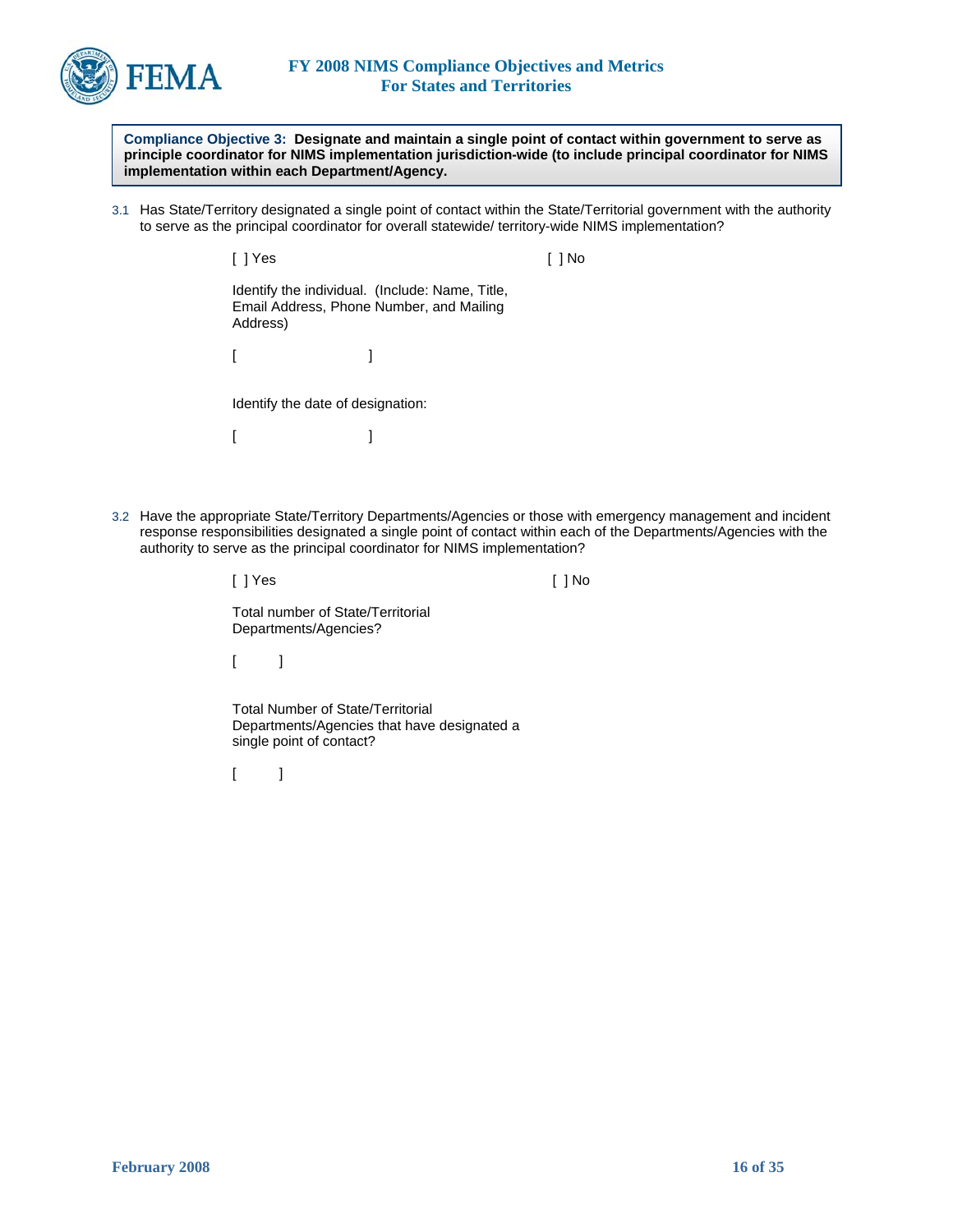

|     | Compliance Objective 4: Ensure that Federal Preparedness Awards [to include, but not limited to, DHS<br>Homeland Security Grant Program and Urban Area Security Initiative Funds] to<br>State/Territorial/Tribal/local Departments/Agencies support all required NIMS compliance requirements. |                       |                                                                                                         |  |  |  |
|-----|------------------------------------------------------------------------------------------------------------------------------------------------------------------------------------------------------------------------------------------------------------------------------------------------|-----------------------|---------------------------------------------------------------------------------------------------------|--|--|--|
|     | 4.1 Does the State/Territory ensure that Federal Preparedness Awards [including DHS Homeland Security Grant<br>Program and Urban Area Security Initiative (UASI) Funds] support NIMS compliance?                                                                                               |                       |                                                                                                         |  |  |  |
|     | $\lceil \ \rceil$ Yes                                                                                                                                                                                                                                                                          | $\lceil \; \rceil$ No | $\lceil$ $\rceil$ N/A                                                                                   |  |  |  |
|     |                                                                                                                                                                                                                                                                                                |                       |                                                                                                         |  |  |  |
|     | Compliance Objective 5: Routinely include NIMS compliance objectives in all audits, conducted by                                                                                                                                                                                               |                       | State/Territorial audit agencies and review organizations, associated with Federal Preparedness Awards. |  |  |  |
|     | 5.1 Do State/Territory audit agencies and review organizations include required NIMS compliance activities in all<br>audits associated with Federal Preparedness Awards?                                                                                                                       |                       |                                                                                                         |  |  |  |
|     | [ ] Yes                                                                                                                                                                                                                                                                                        | $\lceil \; \rceil$ No | $\lceil$ $\rceil$ N/A                                                                                   |  |  |  |
|     |                                                                                                                                                                                                                                                                                                |                       |                                                                                                         |  |  |  |
|     | Compliance Objective 6: Assist Tribal Nations with formal adoption and implementation of NIMS.                                                                                                                                                                                                 |                       |                                                                                                         |  |  |  |
| 6.1 | Does the State/Territory assist Tribal Nation(s) with NIMS adoption?                                                                                                                                                                                                                           |                       |                                                                                                         |  |  |  |
|     | [ ] Yes                                                                                                                                                                                                                                                                                        | $[ ]$ No              | $\lceil$ $\rceil$ N/A                                                                                   |  |  |  |
|     | 6.2 Does the State/Territory assist Tribal Nation(s) with NIMS implementation?                                                                                                                                                                                                                 |                       |                                                                                                         |  |  |  |
|     | [ ] Yes                                                                                                                                                                                                                                                                                        | [ ] No                | $[$ $]$ N/A                                                                                             |  |  |  |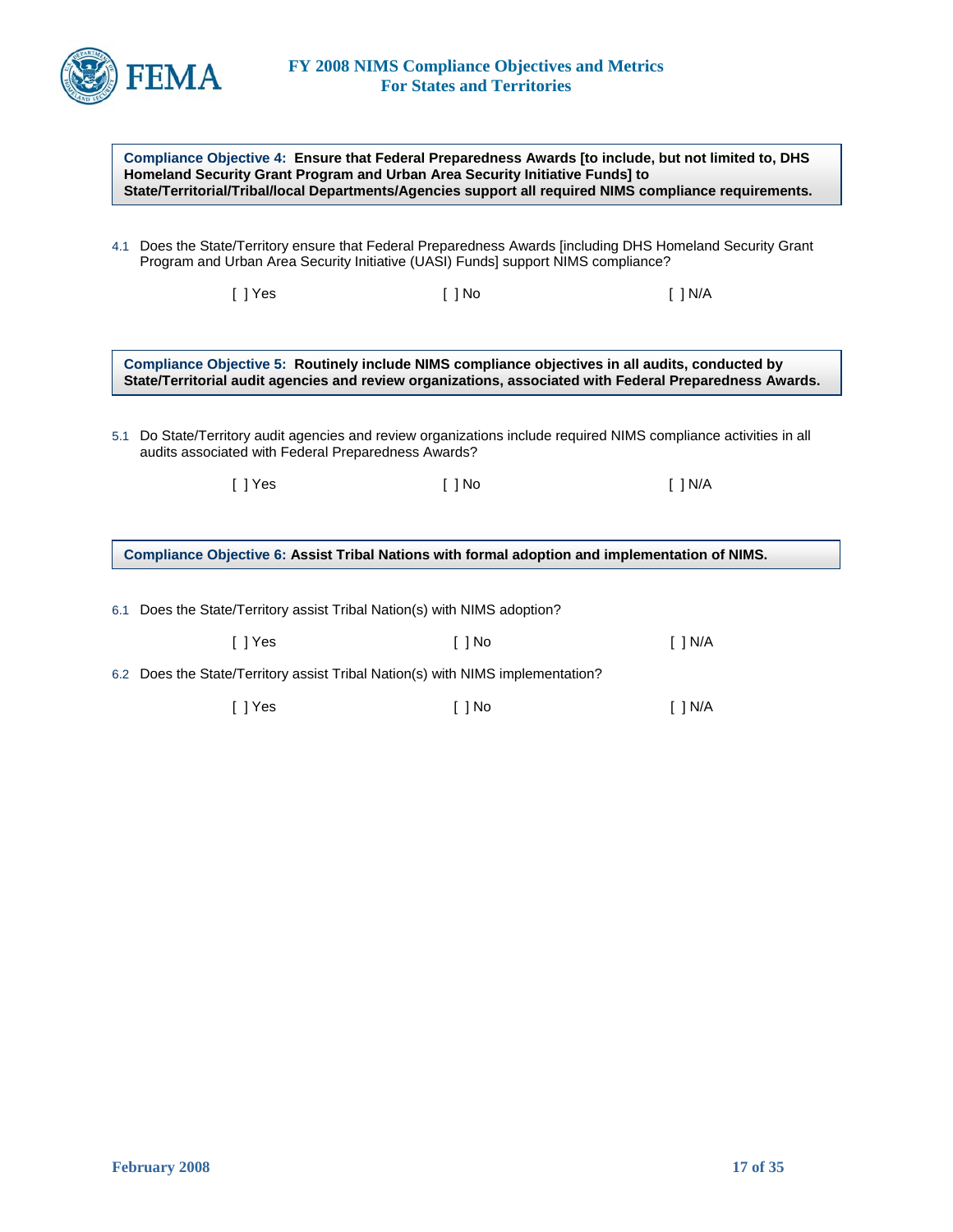

## **PREPAREDNESS: PLANNING**

**Compliance Objective 7: Revise and update State/Territorial emergency operations plans (EOPs), standard operating procedures (SOPs), and standard operating guidelines (SOGs) to incorporate NIMS and National Response Framework (NRF) components, principles and policies, to include planning, training, response, exercises, equipment, evaluation, and corrective actions.**

7.1 Does State/Territory review and revise the following plans to incorporate NIMS components, principles, and policies?

| <br>------------------ | Yes |           |
|------------------------|-----|-----------|
|                        |     | --------- |
|                        |     |           |
|                        |     |           |

7.2 Does State/Territory review and revise the following plans to incorporate NRF components, principles, and concepts?

|                             | Yes | Nr |  |
|-----------------------------|-----|----|--|
| <b>FOPs</b>                 |     |    |  |
| SOPs<br>------------------- |     |    |  |
| ിട്ട                        |     |    |  |

### **Compliance Objective 8: Promote and/or develop intrastate and interagency mutual aid agreements and assistance agreements (to include agreements with the private sector and NGOs).**

8.1 Does State/Territory promote and/or develop intrastate mutual aid agreements and assistance agreements throughout the State/Territory?

[ ] Yes [ ] No

Do these include agreements with the private sector?

[ ] Yes  $\overline{[}$   $\overline{]}$  No

Do these include agreements with NGOs?

[ ] Yes [ ] No

8.2 Does the State/Territory promote and/or develop interagency mutual aid agreements and assistance agreements throughout the State/Territory?

[ ] Yes [ ] No

Do these include agreements with the private sector?

[ ] Yes [ ] No

Do these include agreements with NGOs?

[ ] Yes [ ] No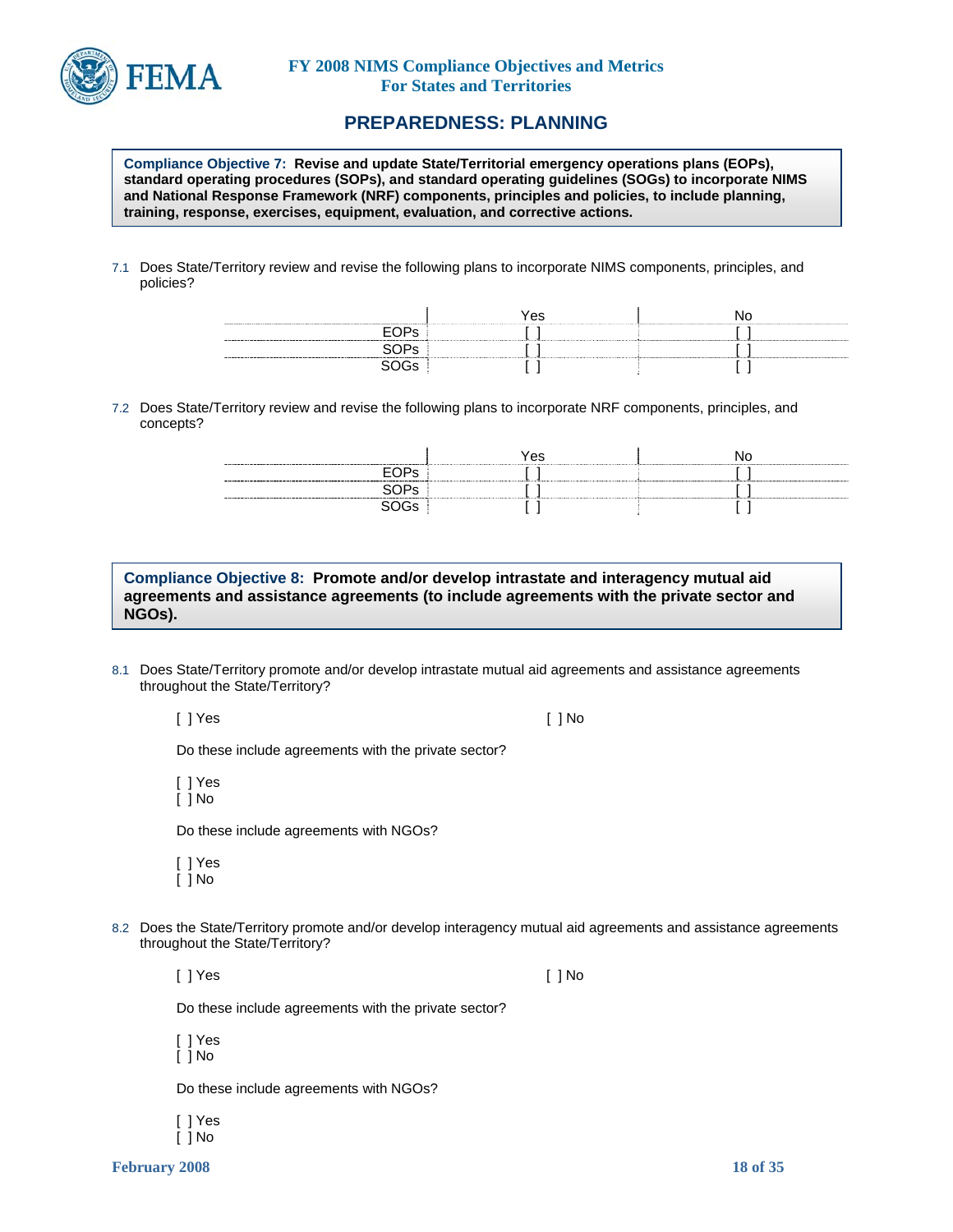

## **PREPAREDNESS: TRAINING**

**Compliance Objective 9: Use existing State/Territorial resources such as programs, personnel and training facilities to coordinate and deliver NIMS training.**

9.1 Does the State/Territory use the following resources for NIMS training?

|                   | Yes | мn |
|-------------------|-----|----|
| Programs          |     |    |
| Personnel         |     |    |
| <b>Facilities</b> |     |    |

**Compliance Objective 10: Ensure that IS-700 NIMS:** *An Introduction* **training is completed by appropriate State/Territorial personnel (as identified in the** *Five-Year NIMS Training Plan***, February 2008).** 

10.1 Have the appropriate personnel, as identified in the *Five-Year NIMS Training Plan*, February 2008, completed IS-700?

[ ] Yes [ ] No

Number of appropriate personnel who are required to complete IS-700:

 $\lceil$   $\lceil$ 

Number of appropriate personnel who have completed IS-700:

 $[$   $]$ 

The number of appropriate personnel who have completed IS-700 for the following categories:

|        | Entry-level<br>first<br>responders | First line<br>supervisors | Emergency<br>Management<br>and response<br>personnel in<br>middle<br>management | Emergency<br>Management and<br>response personnel in<br>command and general<br>staff |
|--------|------------------------------------|---------------------------|---------------------------------------------------------------------------------|--------------------------------------------------------------------------------------|
| IS-700 |                                    |                           |                                                                                 |                                                                                      |

10.2 Does the State/Territory document IS-700 training status of personnel from:

|                                        | Yes |  |
|----------------------------------------|-----|--|
| State/Territory Departments/Agencies   |     |  |
| <b>Local Governments</b>               |     |  |
| <b>Tribal Nations</b>                  |     |  |
| Other emergency response organizations |     |  |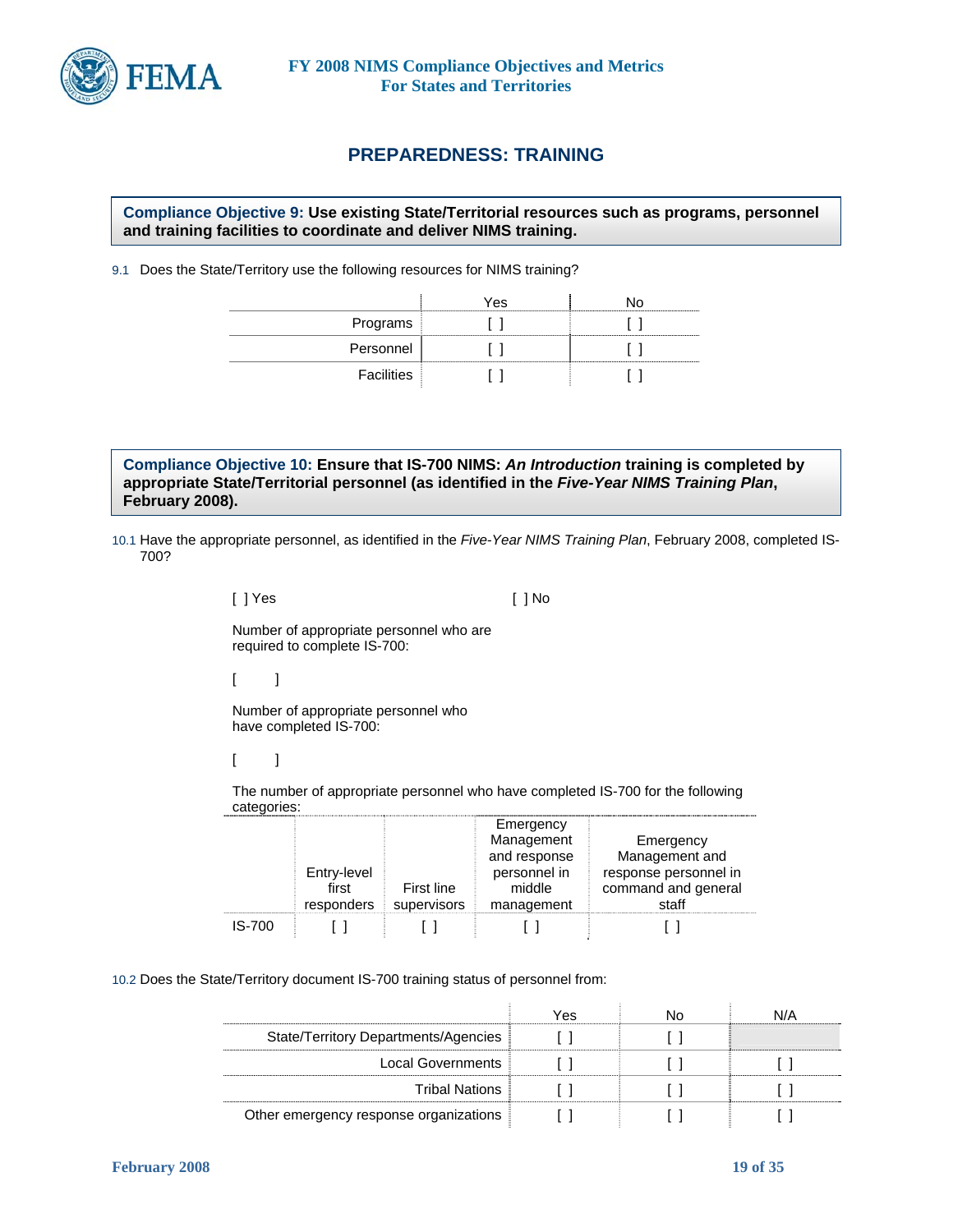

**Compliance Objective 11: Ensure that IS-800a** *National Response Framework: an Introduction* **training is completed by appropriate State/Territorial personnel (as identified in the** *Five-Year NIMS Training Plan***, February 2008).** 

11.1 Have the appropriate personnel, as identified in the *Five-Year NIMS Training Plan*, February 2008, completed IS-800?

[ ] Yes [ ] No

Number of appropriate personnel who have completed IS-800:

 $[$   $]$ 

Number of appropriate personnel who are required to complete IS-800:

 $[$  ]

The number of appropriate personnel who have completed IS-800 for the following categories:

|               |             |             | Emergency             |                                 |
|---------------|-------------|-------------|-----------------------|---------------------------------|
|               | Entry-level |             | Management and        | <b>Emergency Management and</b> |
|               | first       | First line  | response personnel in | response personnel in           |
|               | responders  | supervisors | middle management     | command and general staff       |
| <b>IS-800</b> |             |             |                       |                                 |

11.2 Does the State/Territory document IS-800 training status of personnel from:

|                                        | Yes | N۵ |  |
|----------------------------------------|-----|----|--|
| State/Territory Departments/Agencies   |     |    |  |
| <b>Local Governments</b>               |     |    |  |
| <b>Tribal Nations</b>                  |     |    |  |
| Other emergency response organizations |     |    |  |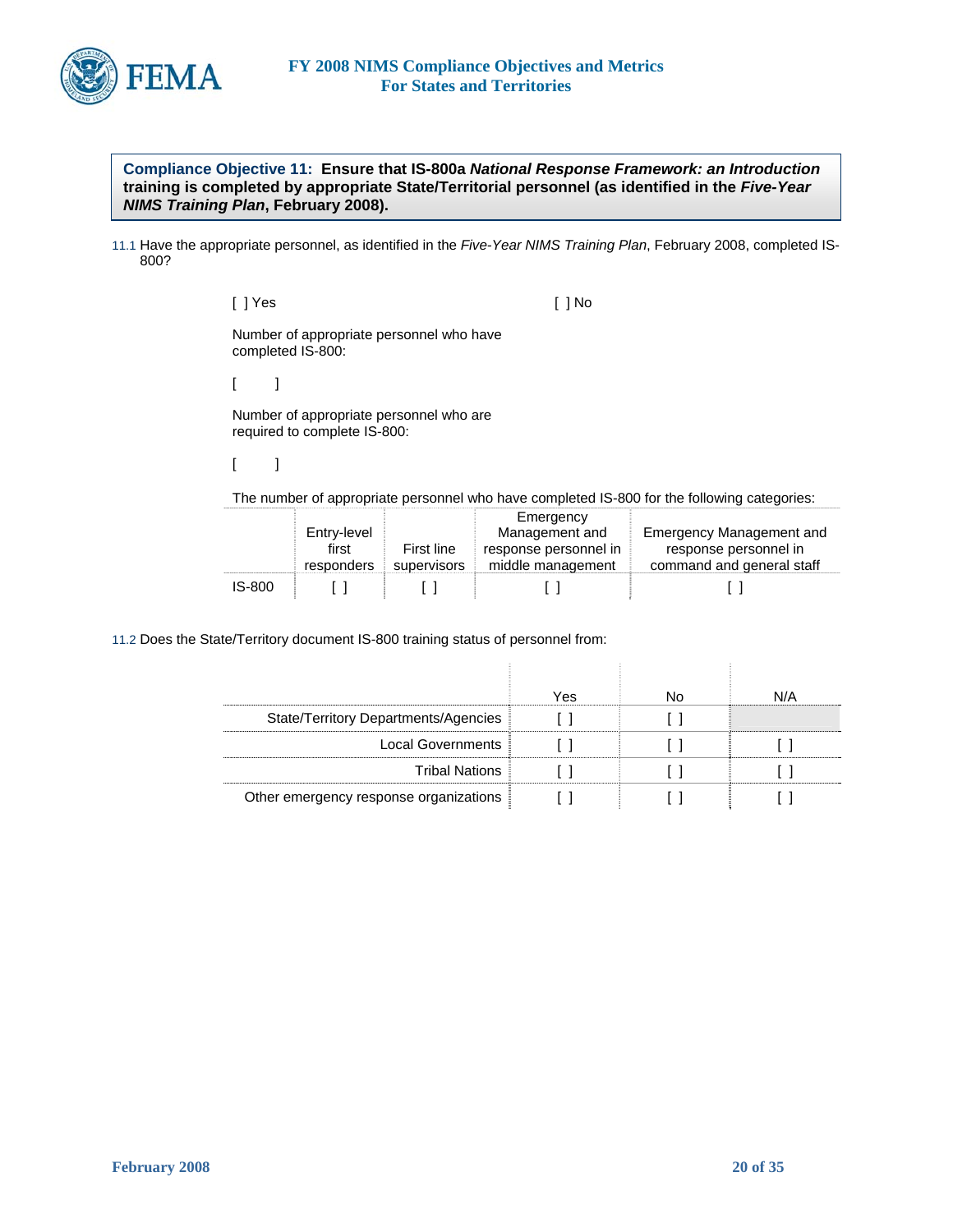

**Compliance Objective 12: Ensure that ICS-100:** *Introduction to ICS* **training is completed by appropriate State/Territorial personnel (as identified in the** *Five-Year NIMS Training Plan***, February 2008).** 

12.1 Have the appropriate personnel, as identified in the *Five-Year NIMS Training Plan*, February 2008, completed ICS-100?

| [ ] Yes                                                                  |  |
|--------------------------------------------------------------------------|--|
| Number of appropriate personnel who are<br>required to complete ICS-100: |  |
| - F                                                                      |  |
| Number of appropriate personnel who have<br>completed ICS-100:           |  |

 $[$   $]$ 

The number of appropriate personnel who have completed ICS-100 for the following categories:

|                |             |             | Emergency<br>Management | Emergency<br>Management |                  |
|----------------|-------------|-------------|-------------------------|-------------------------|------------------|
|                |             |             | and response            | and response            |                  |
|                | Entry-level |             | personnel in            | personnel in            |                  |
|                | first       | First line  | middle                  | command and             | Personnel as ICS |
|                | responders  | supervisors | management              | general staff           | trainers         |
| <b>ICS-100</b> |             |             |                         |                         |                  |

12.2 Does the State/Territory document ICS-100 training status of personnel from:

|                                        | Yes |  |
|----------------------------------------|-----|--|
| State/Territory Departments/Agencies   |     |  |
| ∟ocal Governments_                     |     |  |
| <b>Fribal Nations</b>                  |     |  |
| Other emergency response organizations |     |  |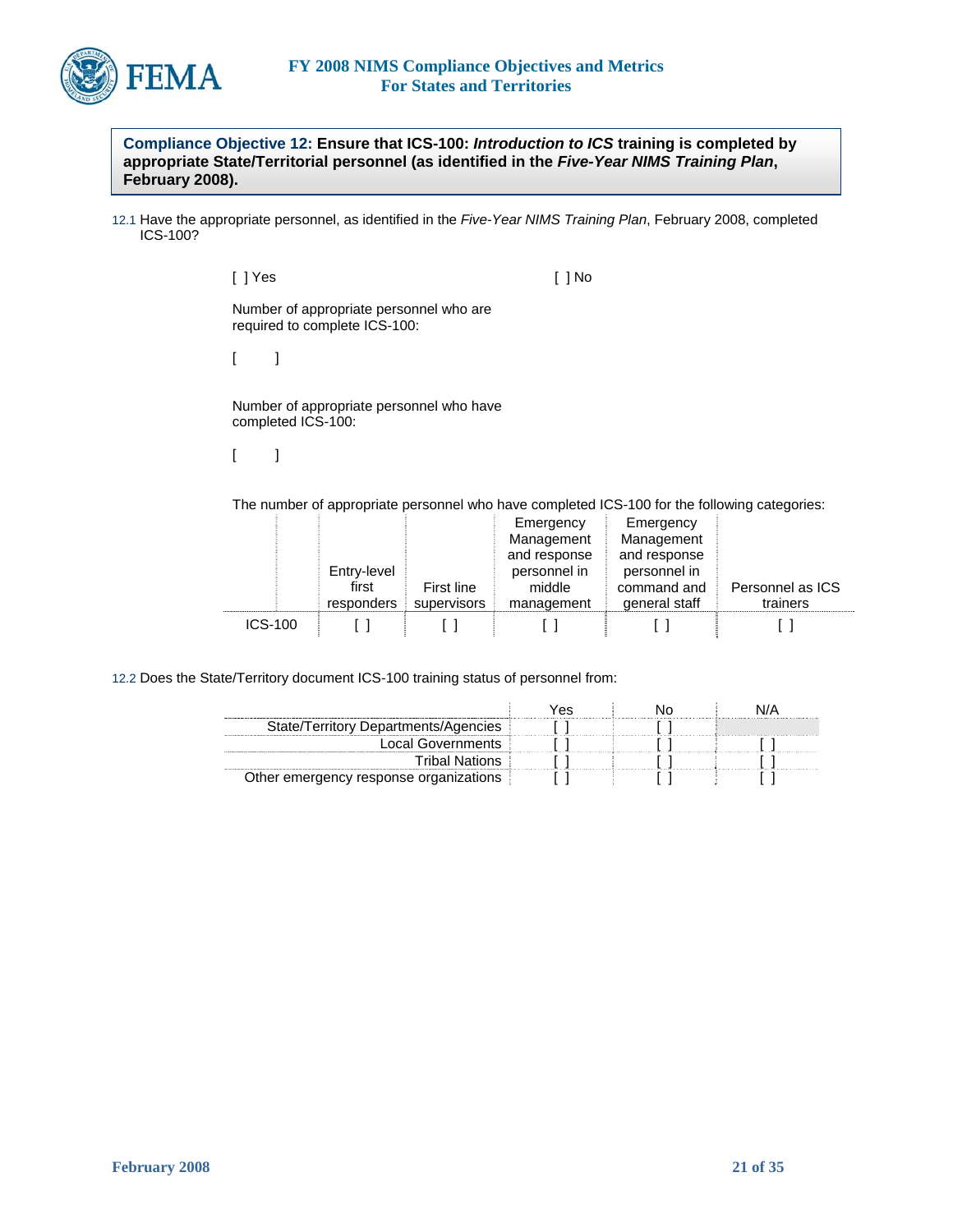

**Compliance Objective 13: Ensure that ICS-200:** *ICS for Single Resources and Initial Action Incidents* **training is completed by appropriate State/Territorial personnel (as identified in the**  *Five-Year NIMS Training Plan***, February 2008).** 

13.1 Have the appropriate personnel, as identified in the *Five-Year NIMS Training Plan*, February 2008, completed ICS-200?

[ ] Yes [ ] No

Number of appropriate personnel who are required to complete ICS-200:

 $[$  ]

Number of appropriate personnel who have completed ICS-200:

 $[$   $]$ 

The number of appropriate personnel who have completed ICS-200 for the following categories:

|          |             |             | Emergency    |                    |                  |
|----------|-------------|-------------|--------------|--------------------|------------------|
|          |             |             | Management   |                    |                  |
|          |             |             | and          | Emergency          |                  |
|          |             |             | response     | Management and     |                  |
|          | Entry-level |             | personnel in | response personnel |                  |
|          | first       | First line  | middle       | in command and     | Personnel as ICS |
|          | responders  | supervisors | management   | general staff      | trainers         |
| $IS-200$ |             |             |              |                    |                  |

13.2 Does the State/Territory document ICS-200 training status of personnel from:

|                                        | $\epsilon$ |  |
|----------------------------------------|------------|--|
| State/Territory Departments/Agencies   |            |  |
| ∟ocal Governments                      |            |  |
| ribal Nations.                         |            |  |
| Other emergency response organizations |            |  |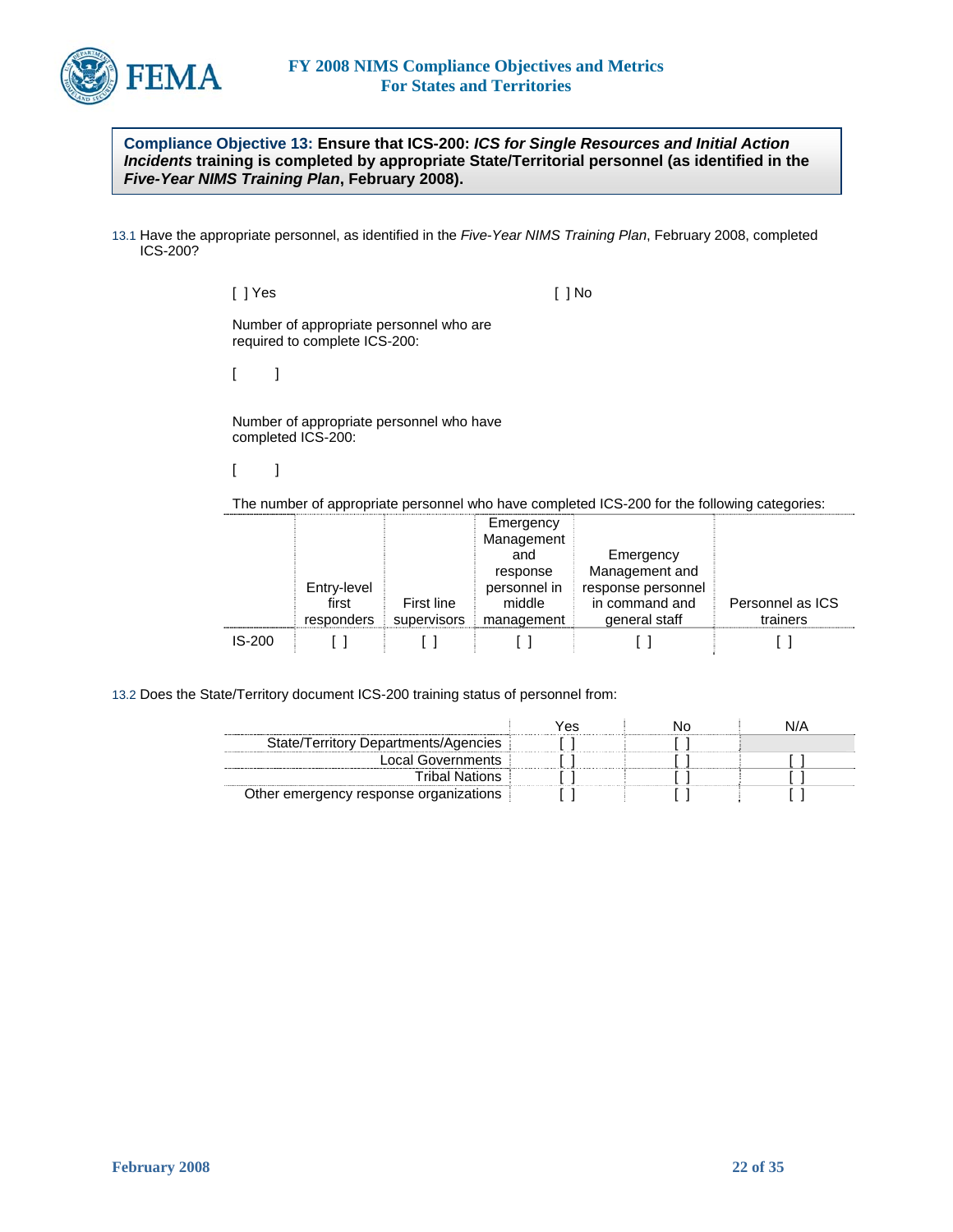

**Compliance Objective 14: Ensure that ICS-300:** *Intermediate ICS* **training is completed by appropriate State/Territorial personnel (as identified in the** *Five-Year NIMS Training Plan***, February 2008).** 

14.1 Have the appropriate personnel, as identified in the *Five-Year NIMS Training Plan*, February 2008, completed ICS-300?

[ ] Yes [ ] No

Number of appropriate personnel who are required to complete ICS-300:

 $[$  ]

Number of appropriate personnel who have completed ICS-300:

 $[$   $]$ 

The number of appropriate personnel who have completed ICS-300 for the following categories:

|               |             |             | Emergency    |                    |                  |
|---------------|-------------|-------------|--------------|--------------------|------------------|
|               |             |             | Management   |                    |                  |
|               |             |             | and          | Emergency          |                  |
|               |             |             | response     | Management and     |                  |
|               | Entry-level |             | personnel in | response personnel |                  |
|               | first       | First line  | middle       | in command and     | Personnel as ICS |
|               | responders  | supervisors | management   | general staff      | trainers         |
| <b>IS-300</b> |             |             |              |                    |                  |

14.2 Does the State/Territory document ICS-300 training status of personnel from:

|                                        | $\epsilon$ |  |
|----------------------------------------|------------|--|
| State/Territory Departments/Agencies   |            |  |
| ∟ocal Governments                      |            |  |
| ribal Nations.                         |            |  |
| Other emergency response organizations |            |  |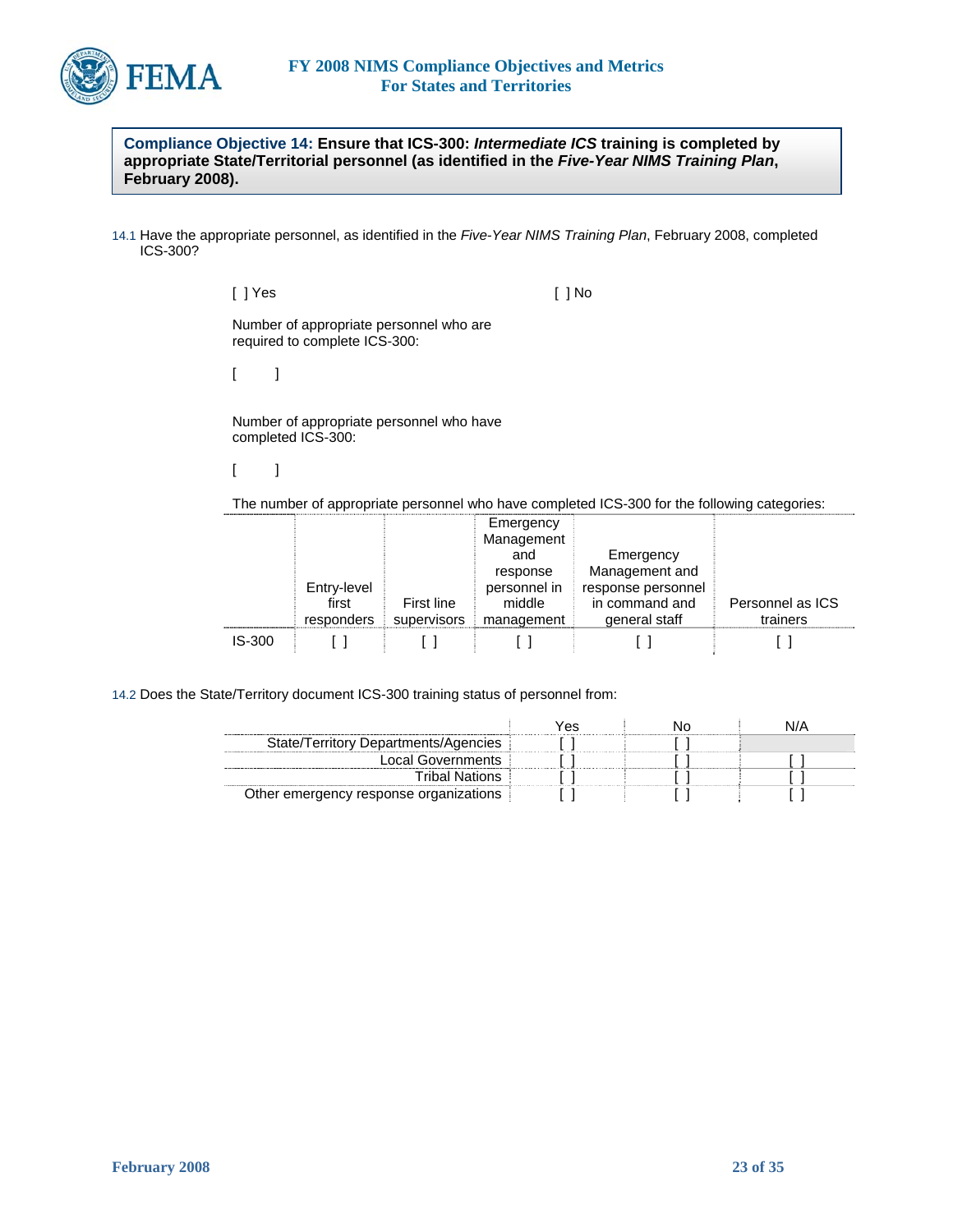

**FY 2009 Compliance Objective: Ensure that ICS-400:** *Advanced ICS* **training is completed by appropriate State/Territorial personnel (as identified in the** *Five-Year NIMS Training Plan***, February 2008).** 

 Have the appropriate personnel, as identified in the *Five-Year NIMS Training Plan*, February 2008, completed ICS-400?

[ ] Yes [ ] No

Number of appropriate personnel who are required to complete ICS-400:

 $[$  ]

Number of appropriate personnel who have completed ICS-400:

 $[$   $]$ 

The number of appropriate personnel who have completed ICS-400 for the following categories:

|          |             |             | Emergency    |                    |                  |
|----------|-------------|-------------|--------------|--------------------|------------------|
|          |             |             | Management   |                    |                  |
|          |             |             | and          | Emergency          |                  |
|          |             |             | response     | Management and     |                  |
|          | Entry-level |             | personnel in | response personnel |                  |
|          | first       | First line  | middle       | in command and     | Personnel as ICS |
|          | responders  | supervisors | management   | general staff      | trainers         |
| $IS-400$ |             |             |              |                    |                  |

Does the State/Territory document ICS-400 training status of personnel from:

|                                        | ∕es |  |
|----------------------------------------|-----|--|
| State/Territory Departments/Agencies   |     |  |
| Local Governments                      |     |  |
| ribal Nations                          |     |  |
| Other emergency response organizations |     |  |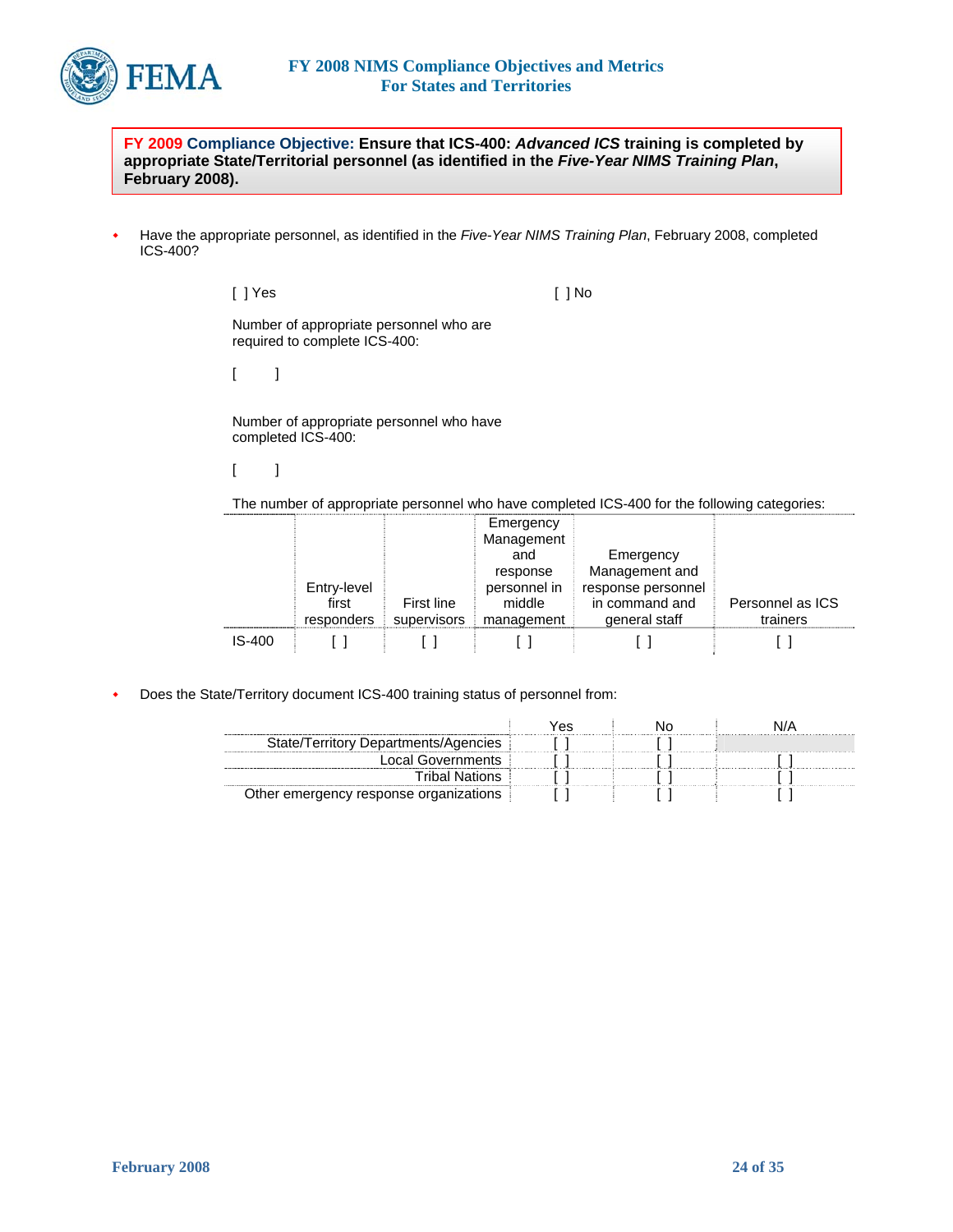

## **PREPAREDNESS: EXERCISES**

### **Compliance Objective 15: Incorporate NIMS concepts and principles into all appropriate State/Territorial training and exercises.**

15.1 Have the following NIMS concepts and principles been incorporated into all appropriate State/Territory training?

|                                 |              | Not          |
|---------------------------------|--------------|--------------|
|                                 | Incorporated | Incorporated |
| Flexibility                     |              |              |
| Scalability                     |              |              |
| Standardization                 |              |              |
| Interoperability &              |              |              |
| Compatibility                   |              |              |
| Resource Management             |              |              |
| Incident Command                |              |              |
| <b>Multiagency Coordination</b> |              |              |
| Public Information              |              |              |

15.2 Have the following NIMS concepts and principles been incorporated into all appropriate State/Territory exercises?

|                                 | Incorporated | Incorporated |
|---------------------------------|--------------|--------------|
| Flexibility                     |              |              |
| Scalability                     |              |              |
| Standardization                 |              |              |
| Interoperability &              |              |              |
| Compatibility                   |              |              |
| Resource Management             |              |              |
| Incident Command                |              |              |
| <b>Multiagency Coordination</b> |              |              |
| Public Information              |              |              |
|                                 |              |              |

**Compliance Objective 16: Plan for and/or participate in an all-hazards exercise program [for example, Homeland Security Exercise and Evaluation Program] that involves emergency management/response personnel from multiple disciplines and/or multiple jurisdictions.** 

16.1 Does the State/Territory plan for an all-hazards exercise program?

[ ] No

If yes, is the all-hazards exercise program multidisciplinary?

[ ] Yes [ ] No

If yes, is the all-hazards exercise program multijurisdictional?

[ ] Yes [ ] No

16.2 Does the State/Territory participate in an all-hazards exercise program in FY 2008?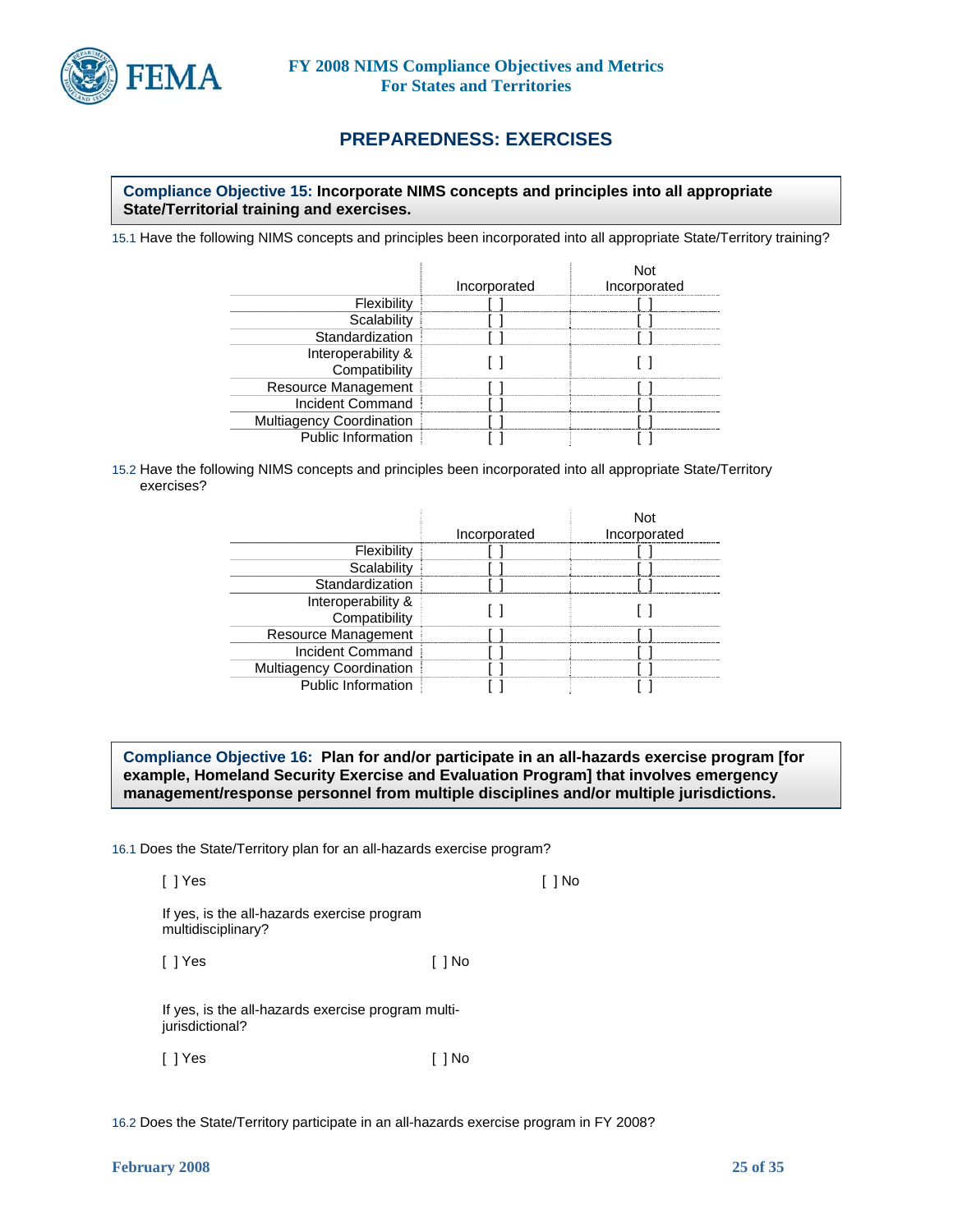

| [ ] Yes                                                                                                                                                                  |        | 1 No |
|--------------------------------------------------------------------------------------------------------------------------------------------------------------------------|--------|------|
| Is the all-hazards exercise program multidisciplinary?                                                                                                                   |        |      |
| [ ] Yes                                                                                                                                                                  | [ ] No |      |
| Is the all-hazards exercise program multi-jurisdictional?<br>[ ] Yes                                                                                                     | [ ] No |      |
| Which of the following NIMS components are evaluated<br>through program exercises: (Check all that apply.)<br>1 Preparedness<br>Communication and Information Management |        |      |

- [ ] Resource Management
- [ ] Command and Management
- [ ] Mutual Aid and Assistance
- [ ] Interoperability
- [ ] Participation of NGOs and Private Sector

16.3 In FY 2008, will the State/Territory participate in all-hazards:

| ⊃rills<br>Yes                      |      | 1 N/A (not this vear)                 |
|------------------------------------|------|---------------------------------------|
| Table-top Exercises<br>Yes         | . No | TN/A (not this year)                  |
| <b>Functional Exercises</b><br>Yes | -No  | [ ] N/A (not this vear)               |
| <b>Full-scale Exercises</b><br>Yes | 1 No | $\lceil$ $\lceil$ N/A (not this year) |

### **Compliance Objective 17: Incorporate corrective actions into State/Territorial preparedness and response plans and procedures.**

17.1 After conducting and/or participating in an all-hazards exercise program, does State/Territory incorporate corrective actions into preparedness and response plans and procedures?

### [ ] Yes [ ] No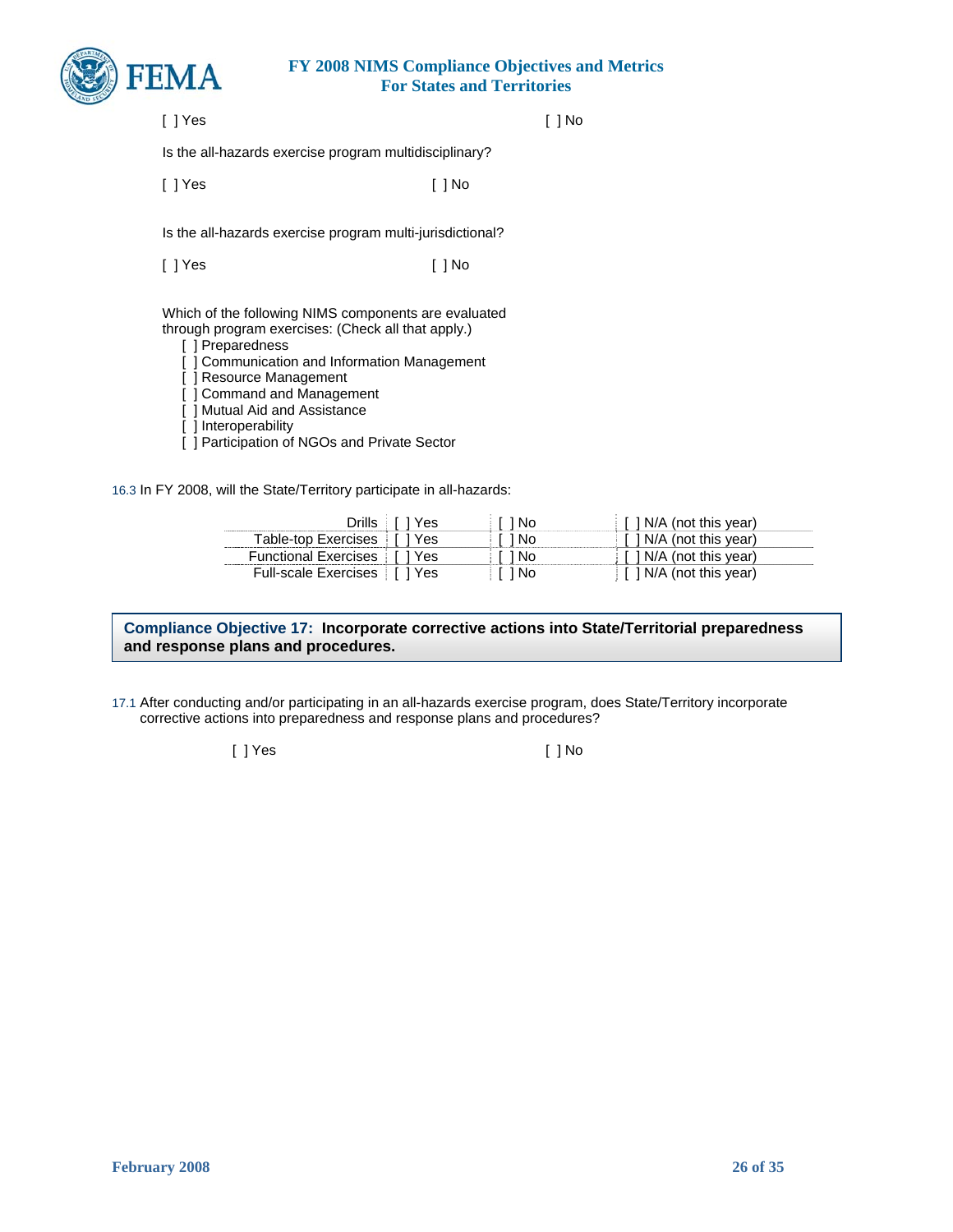

## **COMMUNICATIONS AND INFORMATION MANAGEMENT**

**Compliance Objective 18: Apply common and consistent terminology as used in NIMS, including the establishment of plain language (clear text) communications standards.** 

18.1 Does the State/Territory apply the following communication standards:

|                                | es |  |
|--------------------------------|----|--|
| Гехt)<br>.anguage (Clear ī     |    |  |
| Common and Consistent Terminol |    |  |

**Compliance Requirement 19: Utilize systems, tools, and processes to present consistent and accurate information (e.g., common operating picture) during an incident/planned event.** 

19.1 Does State/Territory utilize the following to present consistent and accurate information during an incident/planned event?

| --------------------- | Yes                           |  |
|-----------------------|-------------------------------|--|
| /stems                |                               |  |
| ∍ו∩ר                  | ----------------------------- |  |
| <b>Processes</b>      |                               |  |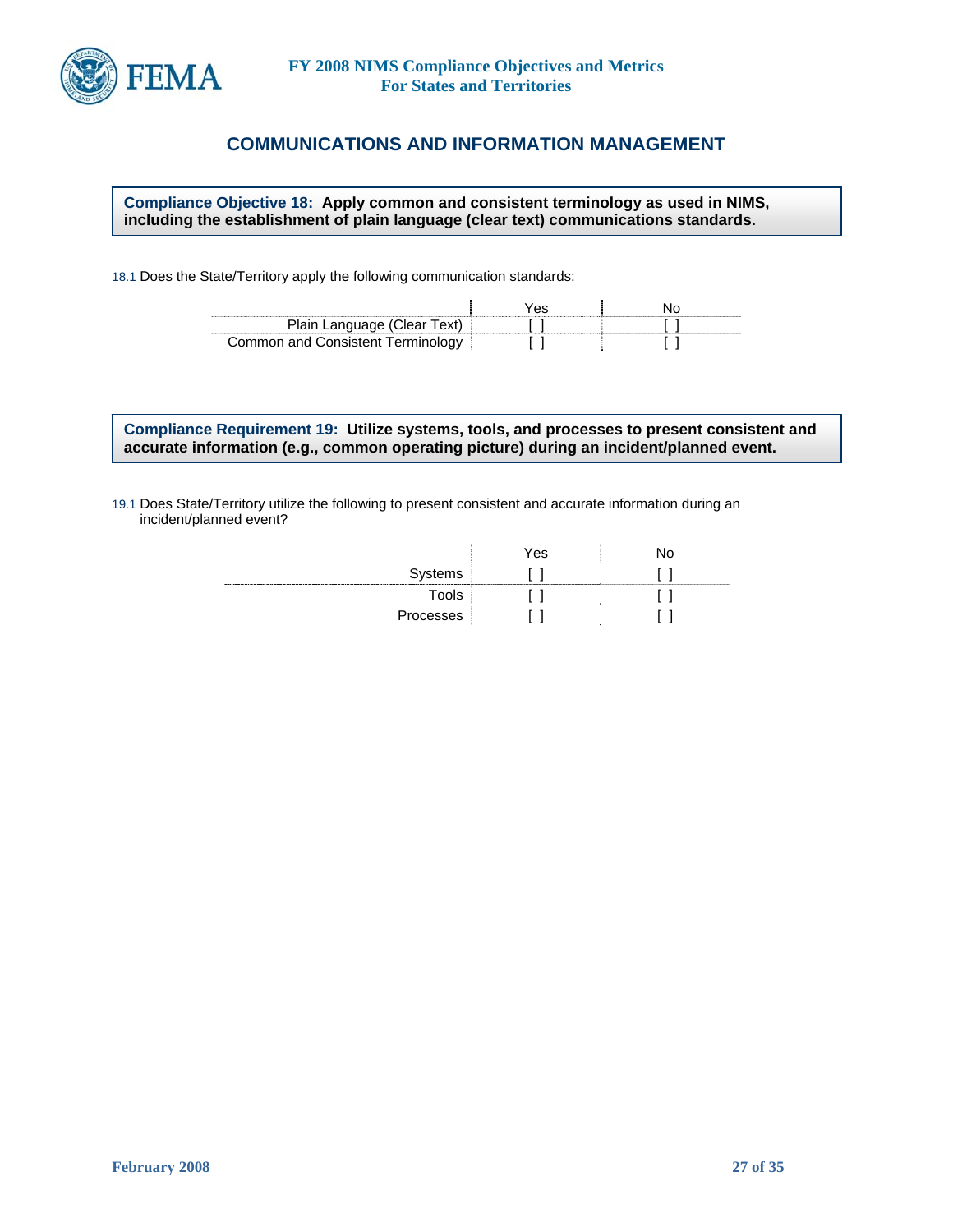

## **RESOURCE MANAGEMENT**

**Compliance Objective 20: Inventory State/Territorial response assets to conform to NIMS National Resource Typing Definitions, as defined by FEMA's Incident Management Systems Integration Division.**  20.1 Has the State/Territory inventoried its emergency management/incident response assets to conform to NIMS National Resource Typing Definitions? [ ] Yes [ ] No 20.2 Has the State/Territory typed its response assets to conform to NIMS National Resource Typing Definitions? [ ] Yes [ ] No 20.3 Does the State/Territory have a process to determine availability of emergency management/incidents response assets in accordance with "Tier One" NIMS National Resource Typing Definitions?

[ ] Yes [ ] No

**Compliance Objective 21: Utilize State/Territorial response asset inventory for intrastate and interstate mutual aid requests [such as Emergency Management Assistance Compact (EMAC)], training, exercises, and incidents/planned events.** 

21.1 Does the State/Territory use the response asset inventory for:

|                                      | Yes | חע |
|--------------------------------------|-----|----|
| All-Hazards Exercise Program         |     |    |
| Interstate Mutual Aid and Assistance |     |    |
| Training                             |     |    |
| Incidents/Planned Events             |     |    |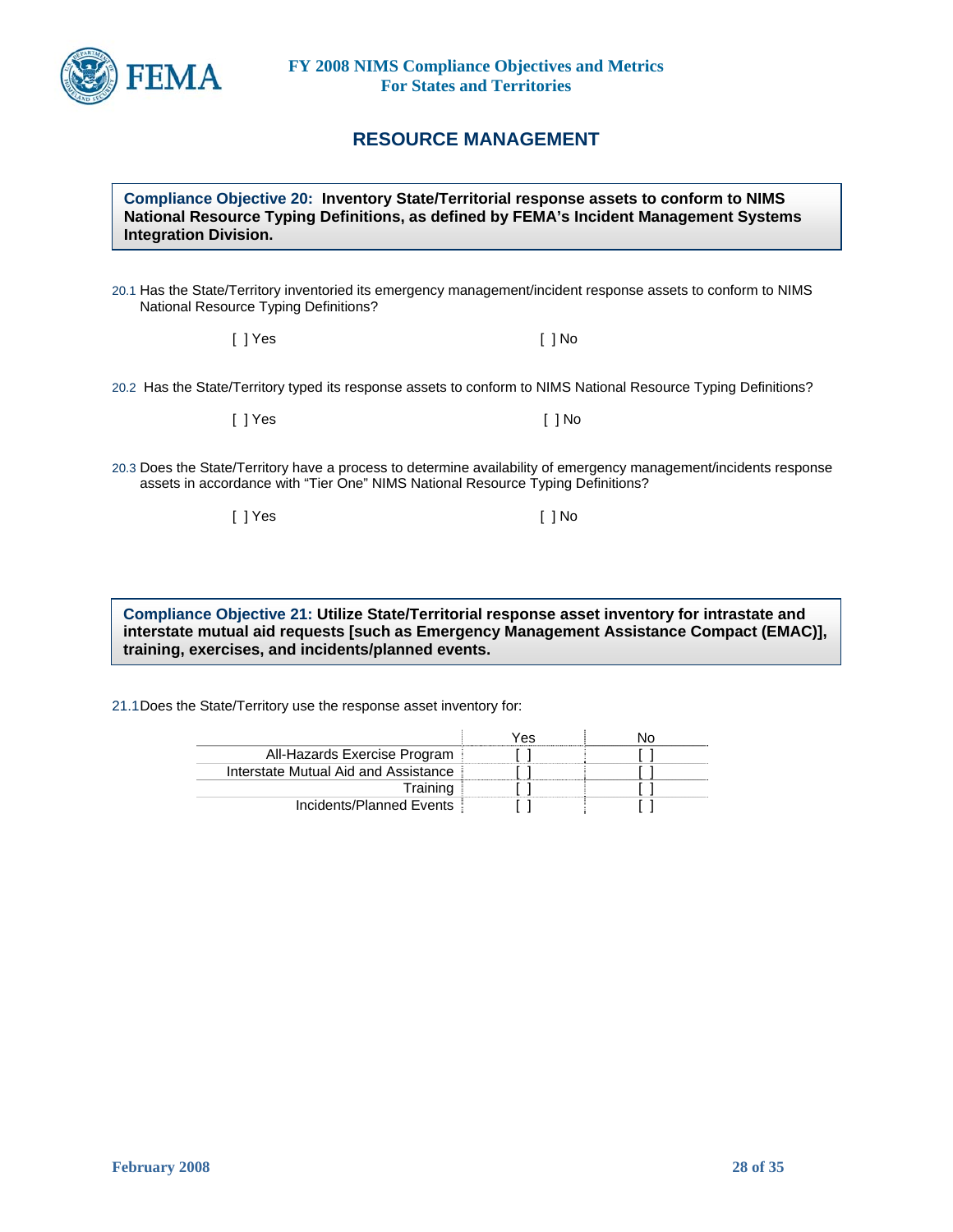

**Compliance Objective 22: Ensure that equipment, communications and data systems acquired through State/Territorial and local acquisition programs are interoperable.** 

22.1 State/Territory acquisition programs require the following to be interoperable throughout the State/Territory when purchased:

|                | Yes |  |
|----------------|-----|--|
| Equipment      |     |  |
| Communications |     |  |
| Data Systems   |     |  |

22.2 If the State/Territory is providing funds for equipment, communications and data systems does it ensure local acquisition programs require the following to be interoperable when purchased:

|                | Yes |  |
|----------------|-----|--|
| Equipment      |     |  |
| Communications |     |  |
| Data Systems   |     |  |

**New in FY 2008 Compliance Objective 23: Initiate development of a State/Territory-wide system to credential emergency management/response personnel to ensure proper authorization and access to an incident, including those involving mutual aid agreements and/or assistance agreements.** 

23.1 Has the State/Territory initiated the development of a State/Territory-wide system to credential emergency management/response personnel?

[ ] Yes [ ] No

If yes, what disciplines does the credential system encompass?

| Animal Health/ Rescue          |  |
|--------------------------------|--|
| <b>Emergency Management</b>    |  |
| <b>FMS</b>                     |  |
| Fire                           |  |
| Hazardous Materials            |  |
| Incident Management            |  |
| Law Enforcement/ Public Safety |  |
| Medical/Hospital               |  |
| Public Health                  |  |
| <b>Public Works</b>            |  |
| ∩ther                          |  |

If yes, does the State/Territory credentialing conform to current NIMS national credentialing criteria and guidance? [Note: Credentialing should include the means for validating the identity, qualification, and deployment authorization that allows for the granting of access to an incident, including preparednessrelated exercises and training activities.]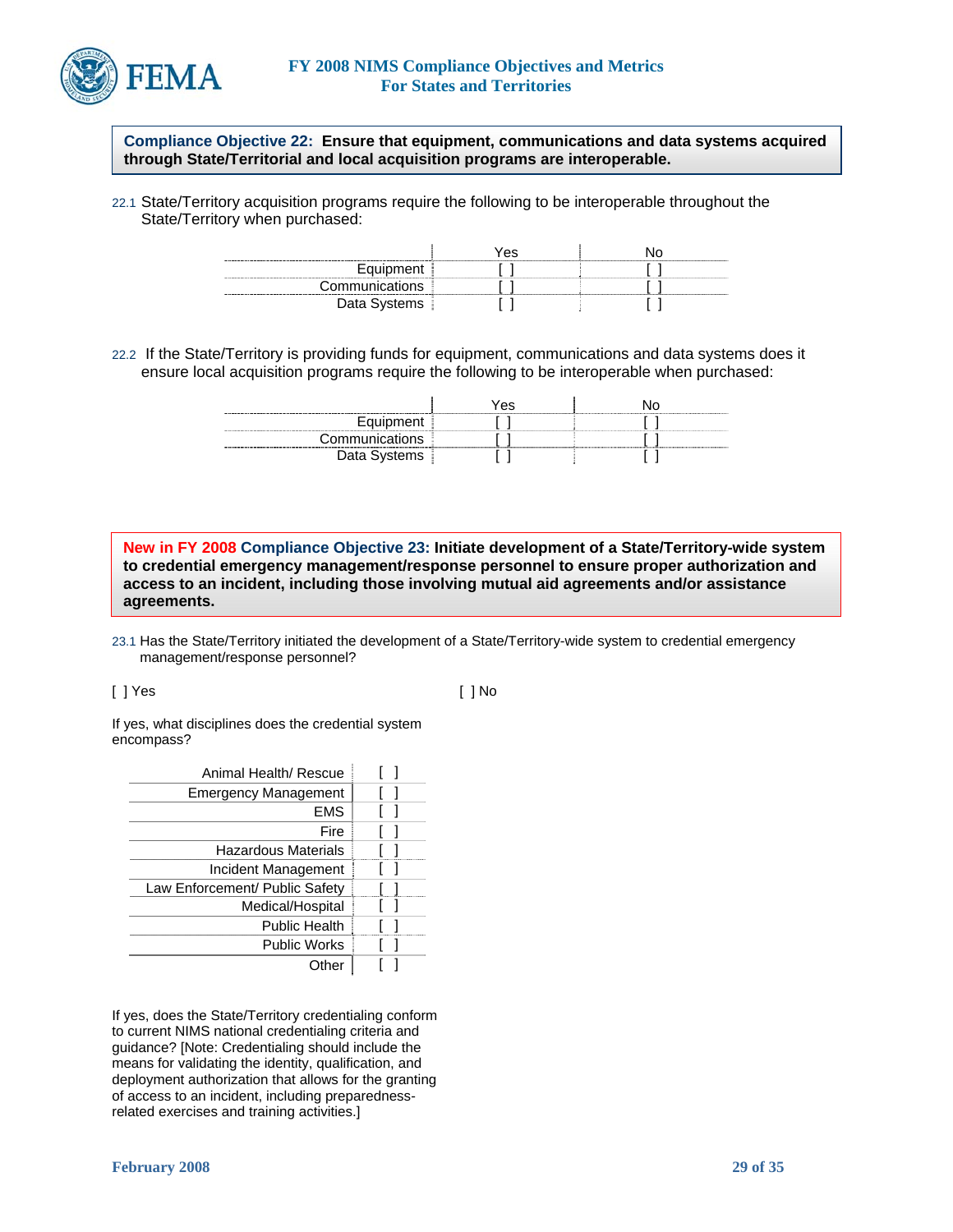

## **COMMAND AND MANAGEMENT**

**Compliance Objective 24: Manage all incidents/ planned events in accordance with Incident Command System (ICS) organizational structures, doctrine and procedures. ICS implementation must include the consistent application of Incident Action Planning (IAP) and common communications plans, as appropriate.** 

24.1 Does the State/Territory implement ICS for all-hazards emergency management and incident response/planned events?

[ ] Yes, for all incidents/planned events. [ ] No

24.2 Does ICS implementation include the following concepts?

|                                         | Yes                                           | <b>No</b>                                     |
|-----------------------------------------|-----------------------------------------------|-----------------------------------------------|
| Common Terminology                      | $\left[ \begin{array}{c} \end{array} \right]$ | $\begin{bmatrix} \end{bmatrix}$               |
| Modular Organization                    | $\left[ \ \right]$                            | $\begin{bmatrix} \end{bmatrix}$               |
| Management by Objectives                | $\left[ \ \right]$                            | $\begin{bmatrix} \end{bmatrix}$               |
| Incident Action Planning                | $\left[ \ \right]$                            | $\begin{bmatrix} \end{bmatrix}$               |
| Manageable Span of Control              | I l                                           | $\begin{smallmatrix} \end{smallmatrix}$       |
| Incident Facilities and Locations       | $\left[ \begin{array}{c} \end{array} \right]$ | $\begin{bmatrix} \end{bmatrix}$               |
| Comprehensive Resource Management       | $\left[ \quad \right]$                        | $\left[ \ \right]$                            |
| <b>Integrated Communications</b>        | $\left[ \ \right]$                            | $\left[ \ \right]$                            |
| Establishment and Transfer of Command   | $\left[ \ \right]$                            | $\Box$                                        |
| Chain of Command and Unity of Command   | $\begin{smallmatrix} \end{smallmatrix}$       | $\left[ \quad \right]$                        |
| <b>Unified Command</b>                  | $\left[ \ \right]$                            | $\begin{bmatrix} \end{bmatrix}$               |
| Accountability                          | $\left[ \quad \right]$                        | $\left[ \quad \right]$                        |
| Dispatch/Deployment                     | $\left[ \ \right]$                            | $\begin{bmatrix} \end{bmatrix}$               |
| Information and Intelligence Management | $\left[ \begin{array}{c} \end{array} \right]$ | $\left[ \begin{array}{c} \end{array} \right]$ |

24.3 Does the State/Territory implement Incident Action Plans (IAPs) during incidents/planned events, as appropriate?

[ ] Yes [ ] No

24.4 Does the State/Territory implement common communication plans during incidents/planned events, as appropriate?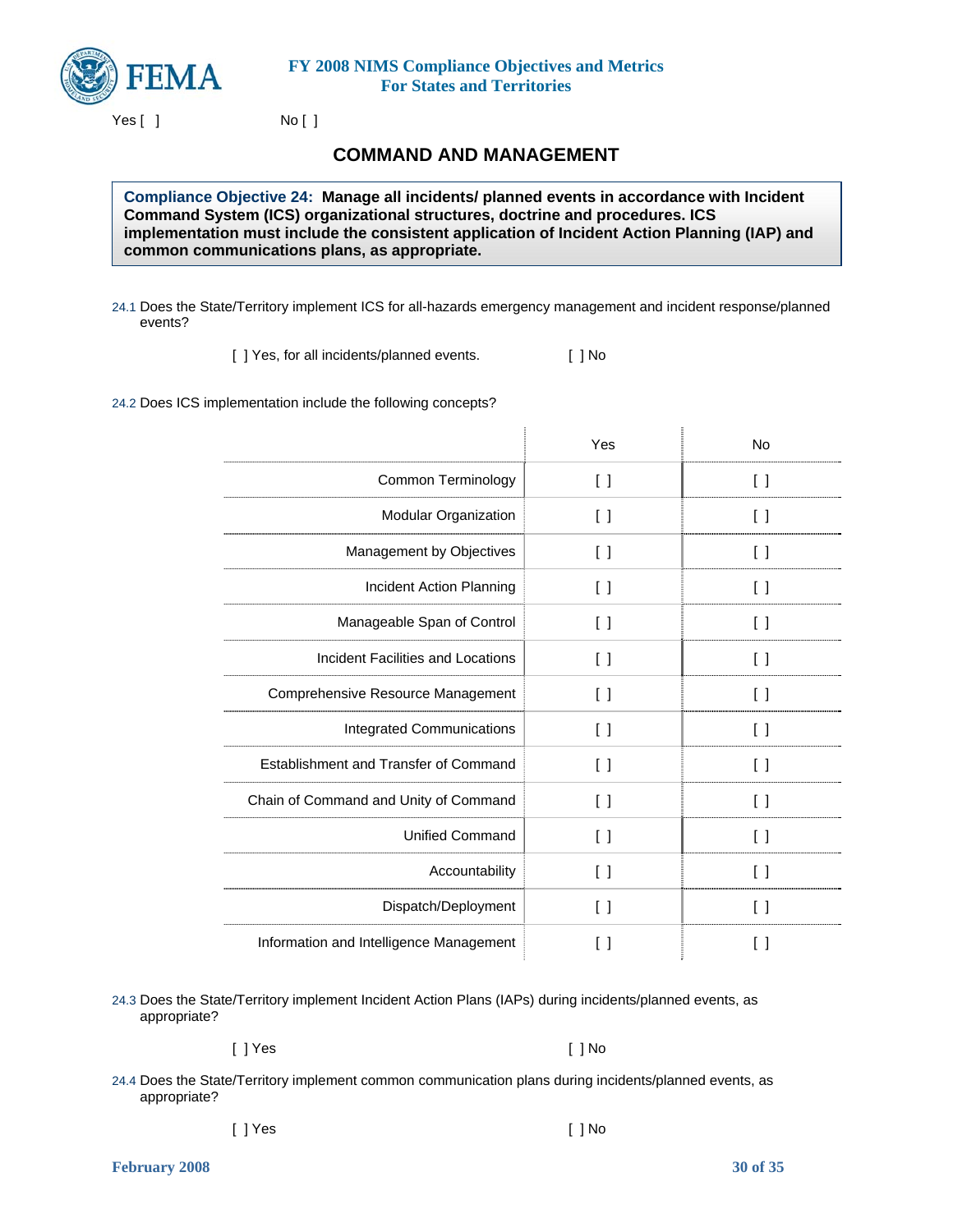

**Compliance Activity 25: Coordinate and support emergency management and incident response activities through the development and use of integrated Multiagency Coordination System (MACS) [i.e., develop and maintain connectivity between local Incident Command Posts (ICP), local 911 Centers, local Emergency Operations Centers (EOCs), the State/Territorial EOC, and Regional and Federal EOCs and NRF organizational elements].** 

25.1 Does the State/Territory use integrated MACS, where appropriate, during incidents/planned events?

[ ] Yes [ ] No

Which of the following primary functions is coordinated by a State/Territory MACS: [Check all that apply.]

[ ] Situation assessment

[ ] Critical resource acquisition and allocation

[ ] Other State/Territory, Tribal Nation, Local, and Federal MACS

[ ] Coordination with elected and appointed officials

[ ] Coordination of summary information

[ ] Incident priority determination

[ ] Other functions

#### **Compliance Objective 26: Institutionalize, within the framework of ICS, Public Information, [e.g., Joint Information System (JIS) and a Joint Information Center (JIC)] during an incident/planned event.**

26.1 Do State/Territory emergency plans, within the framework of ICS, include processes and procedures for Public Information during incidents/planned events as appropriate?

[ ] Yes [ ] No

Can Public Information establish a JIS during incidents/planned events, as appropriate?

[ ] Yes [ ] No

Can Public Information establish a JIC during incidents/planned events, as appropriate?

[ ] Yes [ ] No

Can Public Information identify individuals to serve as Public Information Officers (PIOs) during an incident/planned event, as appropriate?

[ ] Yes [ ] No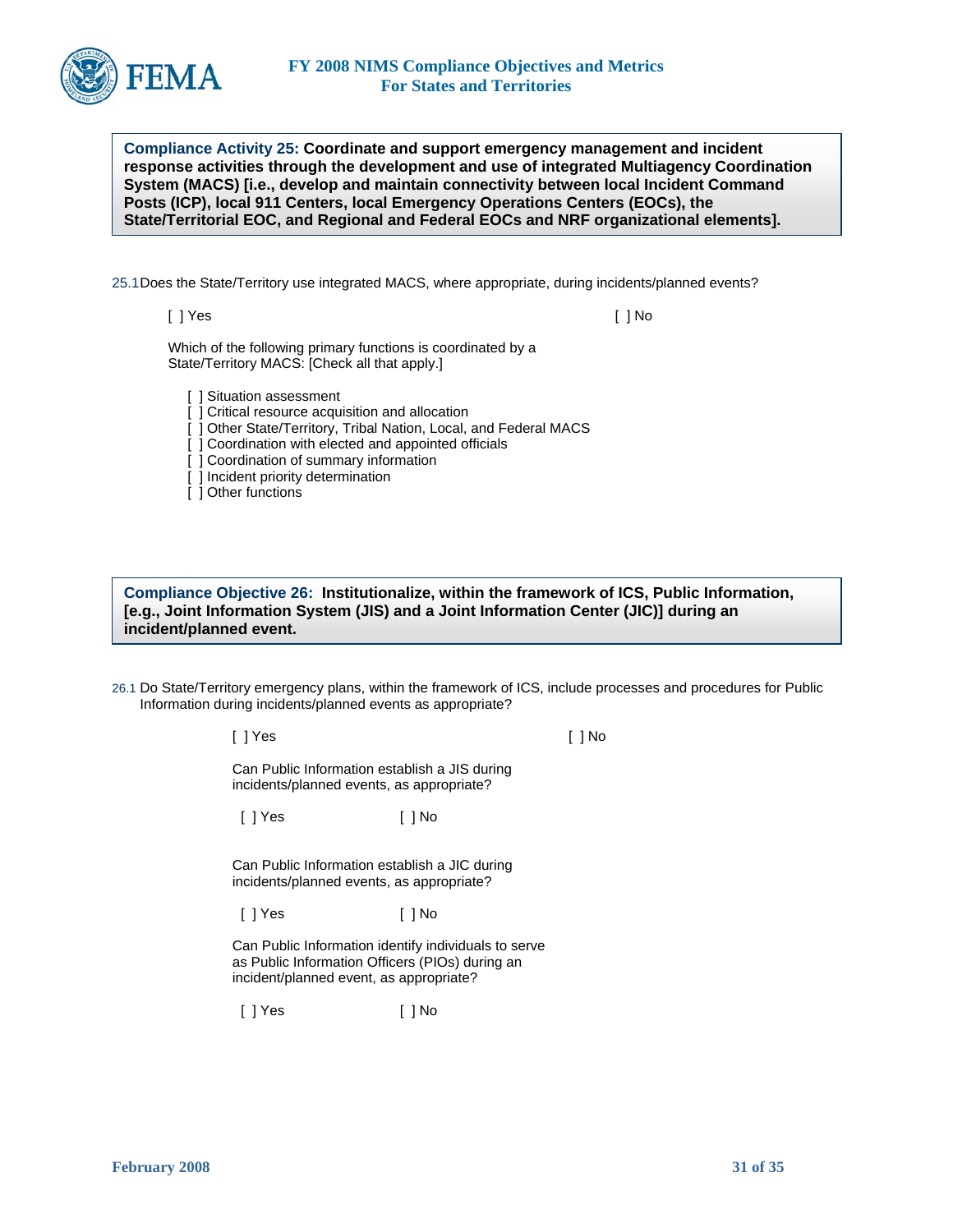

**Compliance Objective 27: Ensure that State/Territorial Public Information procedures and processes can gather, verify, coordinate, and disseminate information during an incident/planned event.** 

27.1 During an incident/planned event can the State/Territory Public Information system:

|                         | es) |  |
|-------------------------|-----|--|
| Gather information      |     |  |
| Verify information      |     |  |
| Coordinate information  |     |  |
| Disseminate information |     |  |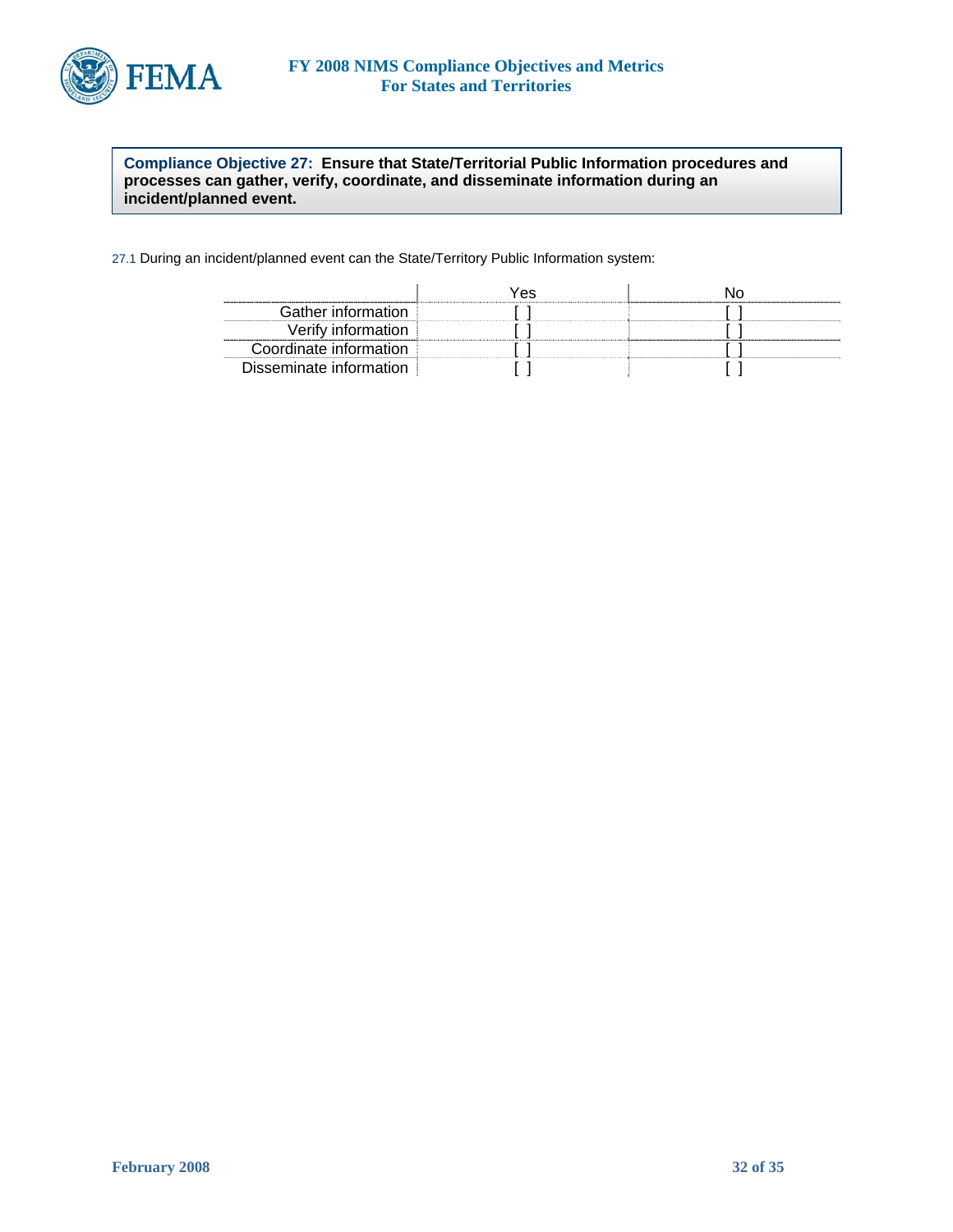

# **References**

| <b>NIMS Compliance Objectives</b>                                                                                                                                                                                                                                                                                                                       | <b>References</b>                                                                                                                                                    |  |  |
|---------------------------------------------------------------------------------------------------------------------------------------------------------------------------------------------------------------------------------------------------------------------------------------------------------------------------------------------------------|----------------------------------------------------------------------------------------------------------------------------------------------------------------------|--|--|
| <b>Adoption</b>                                                                                                                                                                                                                                                                                                                                         |                                                                                                                                                                      |  |  |
| Adopt NIMS for all Departments/Agencies; as well as<br>promote and encourage NIMS adoption by associations,<br>utilities, nongovernmental organizations (NGOs) and<br>private sector emergency management and incident<br>response organizations.                                                                                                       | * NIMS Document<br>* NRF Document (27)<br>* HSPD-5 (items 14, 15, 19)<br>* Letter from Secretary Ridge to Governors<br>(2005)                                        |  |  |
| Establish and maintain a planning process to<br>communicate, monitor and implement all NIMS<br>requirements across the State/Territory (including<br>Departments/Agencies), including local governments.<br>This process must provide a means for measuring<br>progress and facilitate reporting.                                                       | *Letter from Secretary Ridge to Governors<br>(2005)                                                                                                                  |  |  |
| Designate and maintain a single point of contact within<br>government to serve as principal coordinator for NIMS<br>implementation jurisdiction-wide (to include a principal<br>coordinator for NIMS implementation within each<br>Department/Agency.                                                                                                   | <b>Best practices</b>                                                                                                                                                |  |  |
| Ensure that Federal Preparedness Awards [to include,<br>but not limited to, DHS Homeland Security Grant<br>Program and Urban Area Security Initiative Funds] to<br>State/Territorial Departments/Agencies, as well as local<br>governments, support all NIMS compliance objectives.                                                                     | *Letter from Secretary Ridge to Governors<br>(2005)                                                                                                                  |  |  |
| Audit agencies and review organizations should routinely<br>include NIMS compliance requirements in all audits<br>associated with Federal Preparedness Awards.                                                                                                                                                                                          | * NIMS Document<br>* HSPD-5 (item 30)<br>* HSPD-8 (item 11)<br>* National Preparedness Guidelines (pp 27-28)<br>* Letter from Secretary Ridge to Governors<br>(2005) |  |  |
| Assist Tribal Nations with formal adoption and<br>implementation of NIMS.                                                                                                                                                                                                                                                                               | *Letter from Secretary Ridge to Governors<br>(2005)                                                                                                                  |  |  |
| <b>Preparedness: Planning</b>                                                                                                                                                                                                                                                                                                                           |                                                                                                                                                                      |  |  |
| Revise and update emergency operations plans (EOPs),<br>standard operating procedures (SOPs), and standard<br>operating guidelines (SOGs) to incorporate NIMS and<br>National Response Framework (NRF) components,<br>principles and policies, to include planning, training,<br>response, exercises, equipment, evaluation, and<br>corrective actions. | * Letter from Secretary Ridge to Governors<br>(2005)<br>* State NIMS Integration, Version 1.0 (p6)                                                                   |  |  |
| Promote and/or develop intrastate and interagency<br>mutual aid agreements and assistance agreements (to<br>include agreements with the private sector and NGOs).                                                                                                                                                                                       | * NIMS Document                                                                                                                                                      |  |  |
| <b>Preparedness: Training</b>                                                                                                                                                                                                                                                                                                                           |                                                                                                                                                                      |  |  |
| Use existing resources such as programs, personnel and<br>training facilities to coordinate and deliver NIMS training<br>requirements.                                                                                                                                                                                                                  | * Five-Year NIMS Training Plan (informational)                                                                                                                       |  |  |
| Complete IS-700 NIMS: An Introduction or equivalent by<br>appropriate personnel (as identified in the Five-Year                                                                                                                                                                                                                                         | * Five-Year NIMS Training Plan (informational)                                                                                                                       |  |  |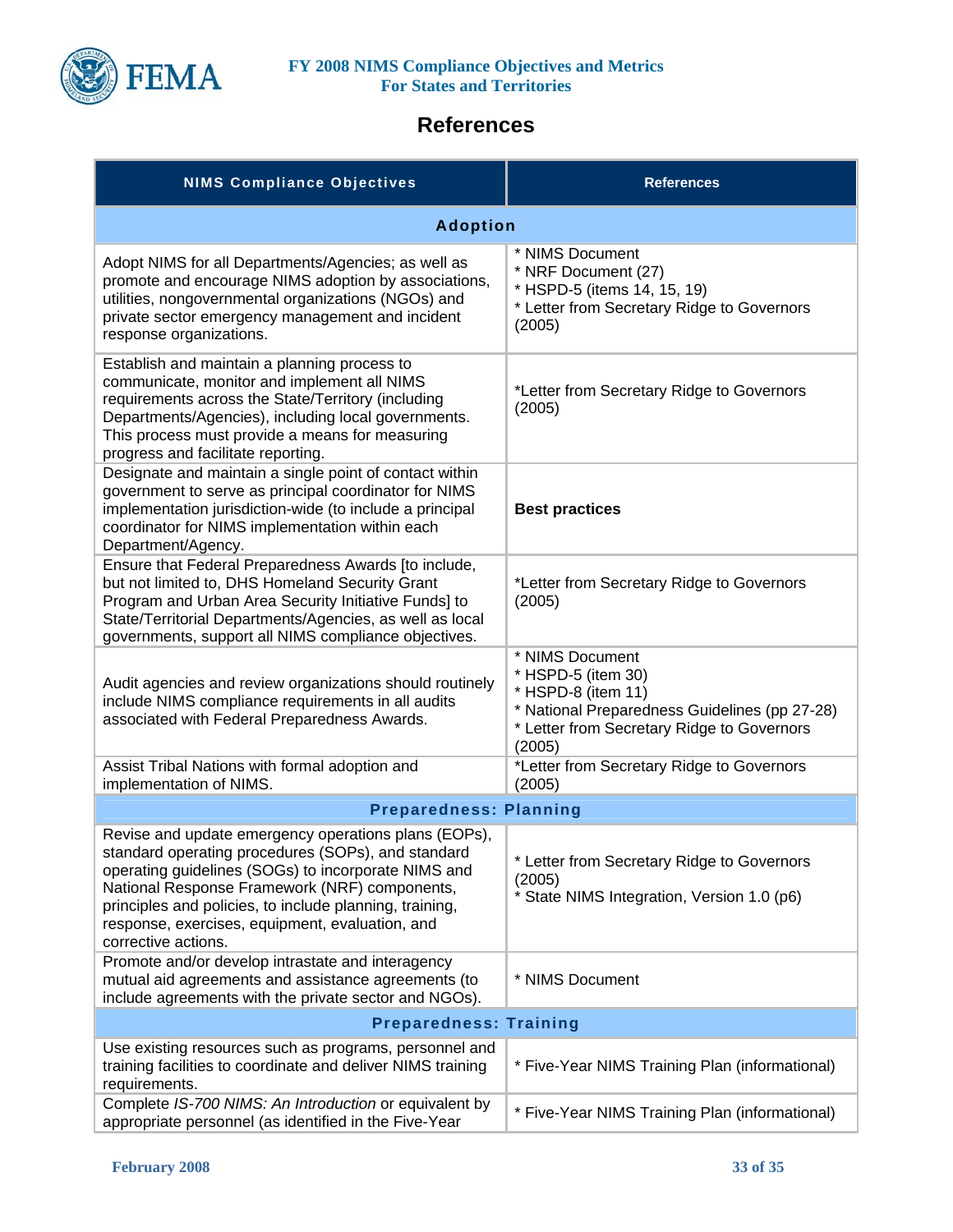

| <b>NIMS Compliance Objectives</b>                                                                                                                                                                                                                         | <b>References</b>                                                                         |  |  |
|-----------------------------------------------------------------------------------------------------------------------------------------------------------------------------------------------------------------------------------------------------------|-------------------------------------------------------------------------------------------|--|--|
| NIMS Training Plan, February 2008).                                                                                                                                                                                                                       |                                                                                           |  |  |
| Complete IS-800 NRP: An Introduction or equivalent by<br>appropriate personnel (as identified in the Five-Year<br>NIMS Training Plan, February 2008).                                                                                                     | * Five-Year NIMS Training Plan (informational)                                            |  |  |
| Complete ICS-100 Introduction to ICS training or<br>equivalent by appropriate personnel (as identified in the<br>Five-Year NIMS Training Plan, February 2008).                                                                                            | * Five-Year NIMS Training Plan (informational)                                            |  |  |
| Complete ICS-200 ICS for Single Resources and Initial<br>Action Incidents training or equivalent by appropriate<br>personnel (as identified in the Five-Year NIMS Training<br>Plan, February 2008).                                                       | * Five-Year NIMS Training Plan (informational)                                            |  |  |
| Complete ICS-300 Intermediate ICS training or<br>equivalent by appropriate personnel (as identified in the<br>Five-Year NIMS Training Plan, February 2008).                                                                                               | * Five-Year NIMS Training Plan (informational)                                            |  |  |
| Complete ICS-400 Advanced ICS training or equivalent<br>by appropriate personnel (as identified in the Five-Year<br>NIMS Training Plan, February 2008).                                                                                                   | * Five-Year NIMS Training Plan (informational)                                            |  |  |
| <b>Preparedness: Exercises</b>                                                                                                                                                                                                                            |                                                                                           |  |  |
| Incorporate NIMS concepts and principles into all<br>appropriate State/Territorial training and exercises.                                                                                                                                                | * NIMS Document<br>* NRF Document (p 47)                                                  |  |  |
| Plan for and/or participate in an all-hazards exercise<br>program [for example, Homeland Security Exercise and<br>Evaluation Program that involves emergency<br>management/response personnel from multiple<br>disciplines and/or multiple jurisdictions. | * NIMS Document<br>* NRF Document (pp 30, 47)                                             |  |  |
| Incorporate corrective actions into preparedness and<br>response plans and procedures.                                                                                                                                                                    | * NIMS Document<br>* NRF Draft Document (p 30)<br>* HSPD-8 (item 19)                      |  |  |
| <b>Communications &amp; Information Management</b>                                                                                                                                                                                                        |                                                                                           |  |  |
| Apply common and consistent terminology as used in<br>NIMS, including the establishment of plain language<br>(clear text) communications standards.                                                                                                       | *NIMS Document                                                                            |  |  |
| Utilize systems, tools, and processes to present<br>consistent and accurate information (e.g., common<br>operating picture) during an incident/planned event.                                                                                             | *NIMS Document<br>*NRF Document (p 31, 33, 47)                                            |  |  |
| <b>Resource Management</b>                                                                                                                                                                                                                                |                                                                                           |  |  |
| Inventory response assets to conform to NIMS National<br>Resource Typing Definitions, as defined by FEMA<br>Incident Management Systems Division.                                                                                                         | * NIMS Document<br>* NRF Document (p 27)                                                  |  |  |
| Utilize response asset inventory for intrastate and<br>interstate mutual aid requests [such as Emergency<br>Management Assistance Compact (EMAC)], training,<br>exercises, and incidents/planned events                                                   | <b>Best Practices</b>                                                                     |  |  |
| Ensure that equipment, communications and data<br>systems acquired through State/Territorial and local<br>acquisition programs are interoperable                                                                                                          | * NIMS Document<br>* NRF Document (p 27)<br>* National Preparedness Guidelines (pp 17-18) |  |  |
| Initiate development of a State/Territory-wide system to<br>credential emergency management/response personnel                                                                                                                                            | * http://www.nimsonline.com/docs/credent_faq.pdf                                          |  |  |
| to ensure proper authorization and access to an incident<br>including those involving mutual aid agreements and/or                                                                                                                                        | * Congressional mandate                                                                   |  |  |